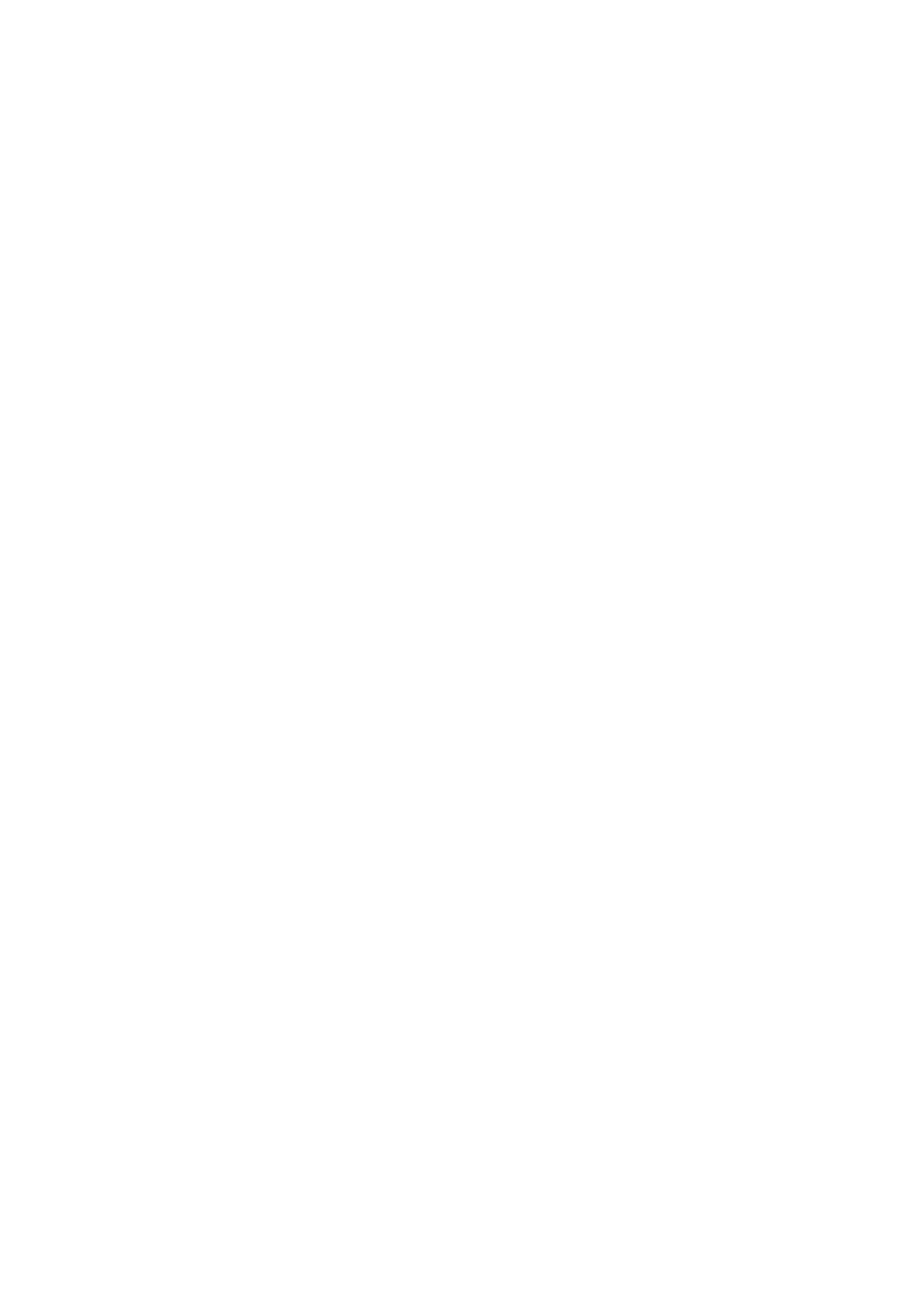# **CONSTITUTION OF THE INTERNATIONAL ROAD TRANSPORT UNION (IRU)**

adopted by the IRU General Assembly in Geneva on 5 November 2021

**\*\*\***

# **RULES OF PROCEDURE OF THE INTERNATIONAL ROAD TRANSPORT UNION (IRU)**

adopted by the IRU General Assembly in Geneva on 5 November 2021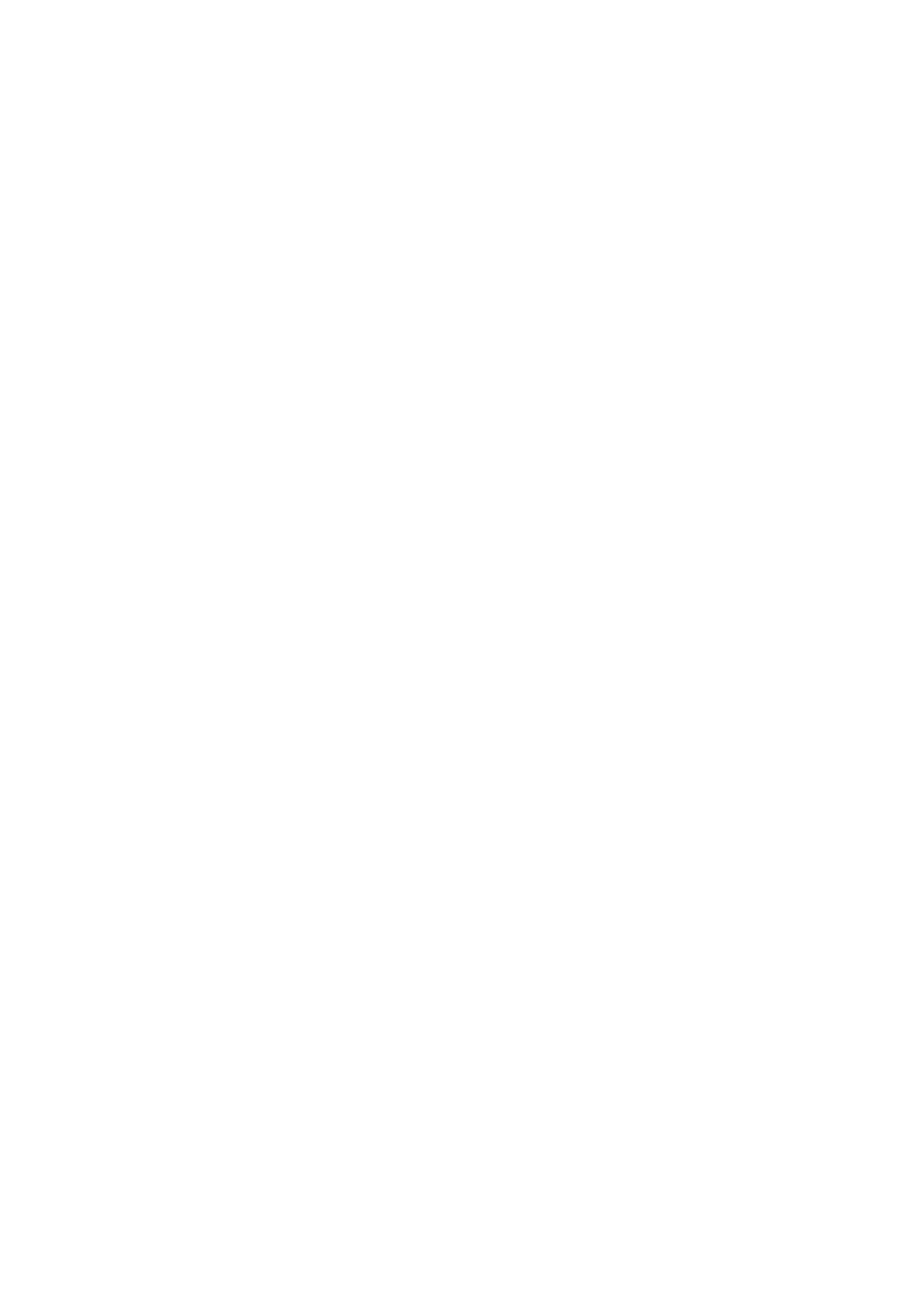#### **CONSTITUTION**

# **OF THE INTERNATIONAL ROAD TRANSPORT UNION (IRU)**

# **adopted by the IRU General Assembly in Geneva on 5 November 2021**

#### **I. Denomination - Objective - Seat**

# ARTICLE 1

Under the name of Union Internationale des Transports Routiers (IRU) (International Road Transport Union (IRU)), an association with legal status has been established, for an unlimited period, under section 60 and the following sections of the Swiss Civil Code, grouping within it, at the world level, organisations and undertakings concerned with road transport for hire and reward and on own account.

# ART. 2

The objective of the IRU shall be to contribute, in the interest of society as a whole, to the development and prosperity, in all countries, of domestic and international road transport and to safeguard the role of road transport for hire and reward and on own account.

The IRU, in cooperation and with the support of its Members, shall, in particular:

- a) study and solve or contribute to solving any problem pertaining directly or indirectly to road transport;
- b) promote the training and professional competence of transport operators and drivers and reinforce the quality of services offered by the industry;
- c) work towards the facilitation of road transport, in particular through the unification and simplification of regulations and practices relating to domestic and international road traffic, customs formalities, transport contracts, road safety, etc.;
- d) promote the economic, social and environmental objectives of sustainable development within the road transport industry by improving productivity, road safety, energy savings and the protection of the environment.
- e) oppose any measure jeopardising freedom of choice of transport mode and equality of treatment of all types and modes of transport or discriminating against road transport;
- f) make the necessary efforts, and take the necessary actions, in coordination with its Members, at the national and international levels, with a view to ensuring the harmonious development of road transport and to improving its image;
- g) represent the road transport industry to the public authorities and bodies or institutions, whether public or private, and the media, whether national or international;
- h) promote co-operation and complementarity with the other modes of transport;
- i) draw up, accordingly, any working programme, adopt or recommend any measure, take any steps using the appropriate means, in cooperation with its Members and all the partners of the road transport industry, to attain its statutory objectives.

Any intervention by the IRU at the national level must be carried out jointly with the IRU Active Member(s) from the country concerned.

The IRU is a non-profitmaking association.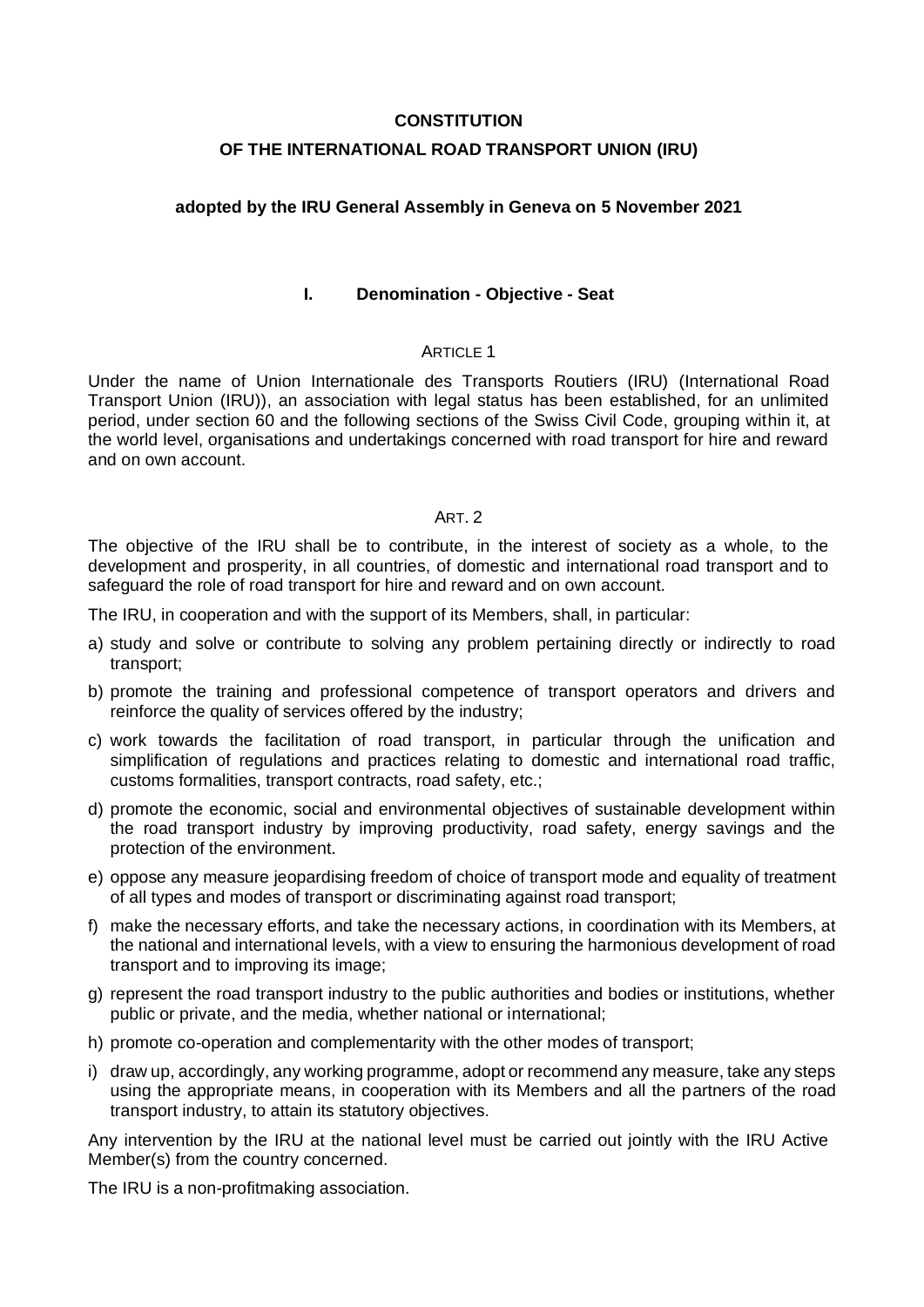ART. 3

The seat of the IRU is in Geneva.

#### **II. IRU Membership**

ART<sub>4</sub>

#### *Active Membership*

Active Membership shall be open to:

- a) national organisations which are non-profitmaking and which are representative of each sector of road transport activity: professional transport of passengers, transport of goods for hire and reward and transport of goods on own account;
- b) national organisations, which are non-profitmaking, and which represent the main categories within the sectors of road transport activity.

#### ART. 5

#### *Associate Membership*

Associate Membership shall be open to:

- a) national and international non-profitmaking organisations, participating directly or indirectly in road transport activities;
- b) national and international companies and other profit-making enterprises, participating directly or indirectly in road transport activities.

#### ART. 6

#### *Admission to Membership*

Any application for Membership of the IRU under Articles 4 and 5 shall be submitted in writing. The application shall be referred to the IRU Presidential Executive, which shall be entitled to seek additional information from reliable sources and in particular from the Active Members in the country concerned.

The details and the criteria concerning admission are laid down in the IRU Rules of Procedure.

All applications for Membership shall be examined by the IRU Presidential Executive which shall decide on it without having to justify its decision to the applicant. There is no possibility of appeal to the Presidential Executive.

Where one or more national organisation(s) of a country is/are already (a) Member(s) of an IRU Transport Council, the applicant for admission to this Council must, to strengthen the unity of the industry, undertake, beforehand, to respect and promote IRU policy at national and international levels and to present a united front, with the existing IRU Members in its country. Furthermore, the applicant for admission shall be required to obtain the prior agreement of the above-mentioned Member(s), on the distribution of votes as indicated in Article 15.

If an application for admission is not approved by the existing IRU Member(s) from the applicant's country on the corresponding IRU Transport Council, or if no agreement can be found with regard to the distribution of votes, the IRU Presidential Executive shall submit the application to the IRU General Assembly for decision.

Any applicant admitted to IRU Membership must pay an admission fee determined by the IRU Presidential Executive.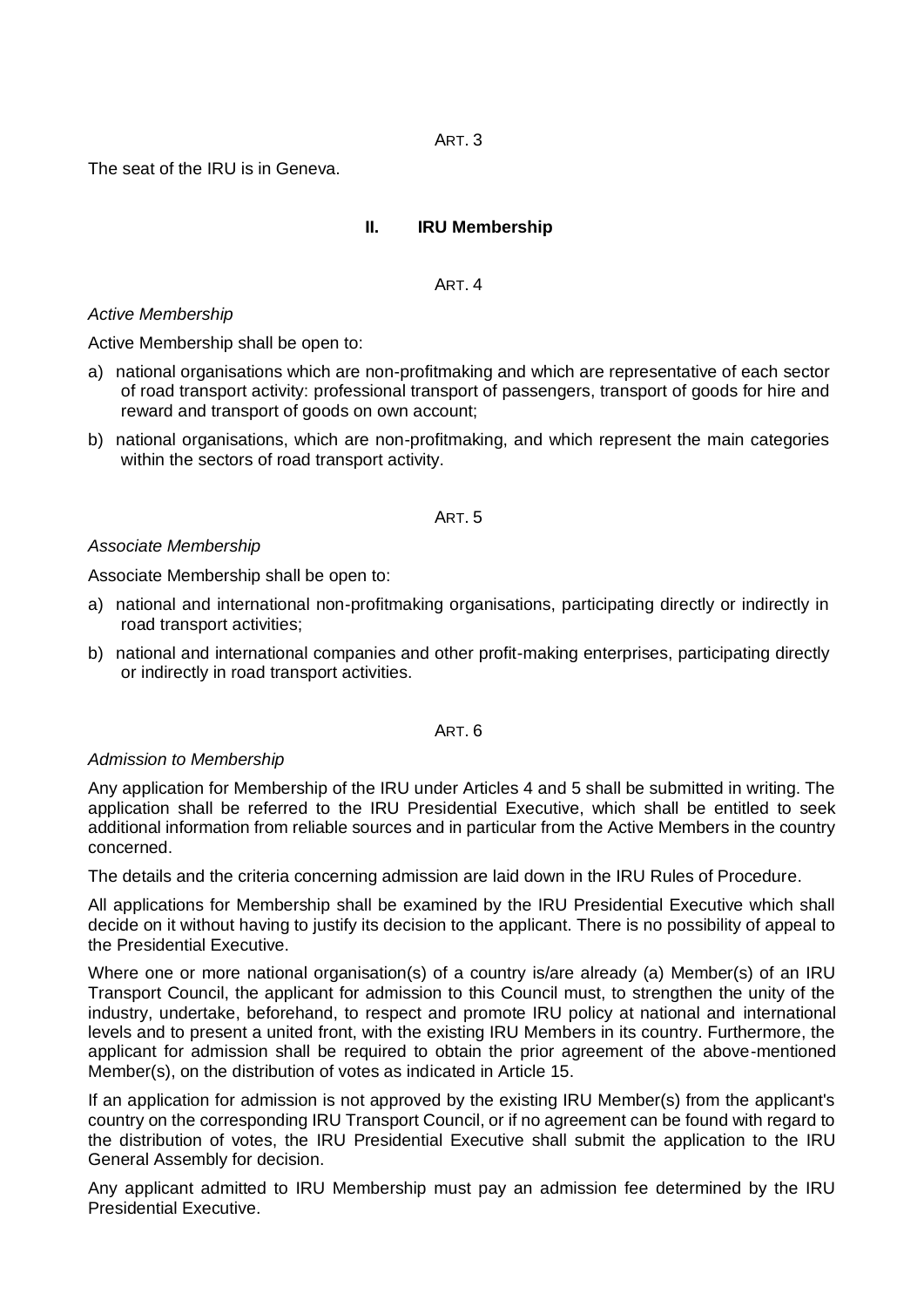The admission or non-admission of an applicant by the IRU Presidential Executive shall be notified to it, in writing, by the IRU Secretary General.

ART. 7

# *Rights and Duties of Membership*

1. Rights and duties of Active Members

It shall be the right and the obligation of every Active Member:

- a) to participate actively in the work of the IRU General Assembly, the IRU Transport Councils and, where appropriate, of the Liaison Committees, by means of a competent delegation led or duly mandated by its President and/or its Secretary General;
- b) and to appoint, from amongst its leading figures, competent persons duly mandated to represent it in the IRU Bodies, Task Forces, Commissions and Working Parties, empowered to take the necessary IRU decisions and to commit the IRU Members to implementing them, ensuring continuity in their participation;
- c) to appoint, from amongst its leading figures, candidates for the IRU Presidential Executive, the Presidency and Vice-Presidency of the IRU Transport Councils, the IRU Liaison Committees, where appropriate, the Task Forces, the Commissions and Working Parties, committing themselves to providing such persons, in the event of their election, with all the necessary resources to enable them to accomplish their tasks in the IRU.
- 2. Rights and duties of Associate Members:

It shall be the right and the obligation of every Associate Member:

- a) to take part only in IRU General Assemblies, IRU Congresses and IRU conferences;
- b) to be allowed, by decision of the IRU Presidential Executive, under certain conditions, to participate in the work of the Liaison Committees and of certain Working Parties and Commissions with the right to make proposals.

Associate Members do not have the right to stand for office and do not have any voting rights.

3. Rights and duties of Active and Associate Members

It shall be the right and obligation of every Active and Associate Member:

- a) to comply with the provisions of the IRU Constitution and Rules of Procedure, as well as with the rules in force in the IRU;
- b) to attain the objectives of the IRU by implementing, without delay, any decision or recommendation made by the IRU;
- c) to make all necessary representations to the competent national authorities, their members and the media, to make known, promote and implement the decisions, actions and recommendations adopted by the IRU, and to ensure their follow-up;
- d) to participate in and reply by the deadline to surveys conducted by the IRU Secretariat General, to transmit the results of the representations at the national level in the promotion of IRU decisions, actions and recommendations and also to communicate to the IRU Secretariat General any information which may be of interest to the Members of the IRU, in particular on the changes to national or international regulations concerning the transport of passengers and goods by road, which are being prepared or are in force.

The duties of IRU Members mentioned in paragraphs 3b) and 3c) above shall not apply in cases where the measures referred to in the aforementioned paragraphs are:

- contrary to the legislation of the country in question;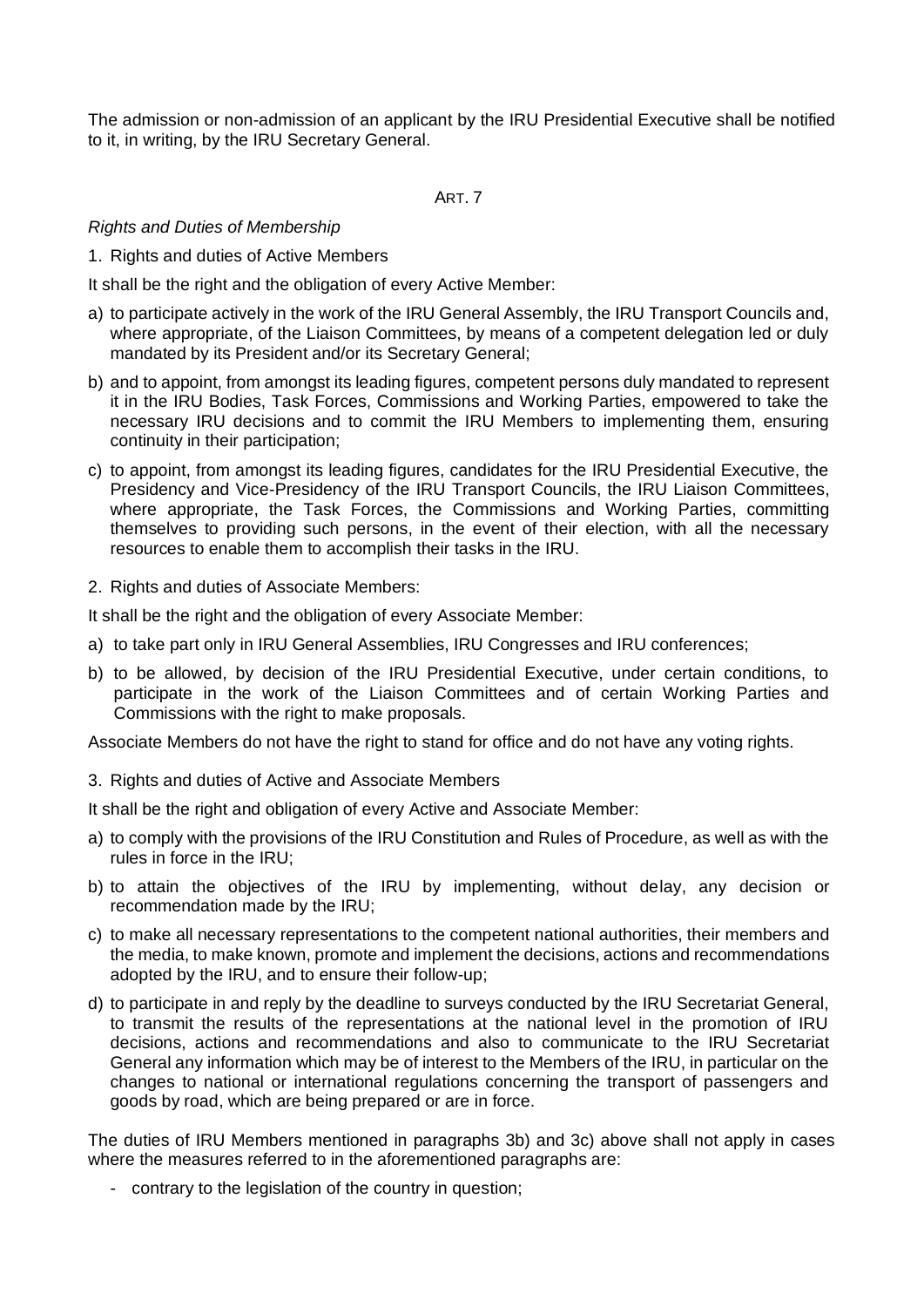- not applicable to the Member in question;
- contrary to policy objectives adopted by the Member.

In these cases, the Member shall be required to inform the IRU Presidential Executive.

# ART. 8

#### *Withdrawal of a Member and its Representative(s)*

a) Any Member may withdraw from the IRU, provided that such withdrawal is notified in writing to the IRU Secretariat General with at least three months' notice.

As from the notification of the withdrawal, the IRU shall suspend its relations with the Member and its representative(s). The Member and its representatives shall cease thereupon to take part in IRU meetings and to exercise their voting rights and functions within the IRU.

In the event of withdrawal, the subscription for the current year shall remain payable to the IRU.

b) The right to take part in any IRU activity or hold any IRU office shall cease immediately if the person is no longer mandated by the Member in question.

# ART. 9

# *Exclusion from Membership*

A Member may be excluded from the IRU if it no longer fulfils the requirements set out in the IRU Constitution and Rules of Procedure.

Where, after a reminder, a Member fails to pay its subscription in full within two months after the date on which it is due, as indicated on the invoice, the IRU Presidential Executive may also exclude the Member.

A Member which enters into liquidation will automatically cease to be a Member of the IRU, and its representatives' mandate will expire.

The decision to exclude a Member shall lie exclusively with the IRU Presidential Executive. The IRU Presidential Executive shall not be required to justify its decision. No right of appeal is possible to the IRU Presidential Executive.

In the event of exclusion, the subscription for the current year shall remain payable to the IRU.

The decision to exclude shall be notified by the IRU Secretary General in writing.

# **III. IRU Bodies**

ART. 10

The Bodies of the IRU are:

a) the IRU General Assembly

- b) the IRU Passenger Transport Council
- c) the IRU Goods Transport Council
- d) the IRU Presidential Executive

#### assisted by :

- − the IRU Audit Committee
- − the IRU Task Forces, Commissions and Working Parties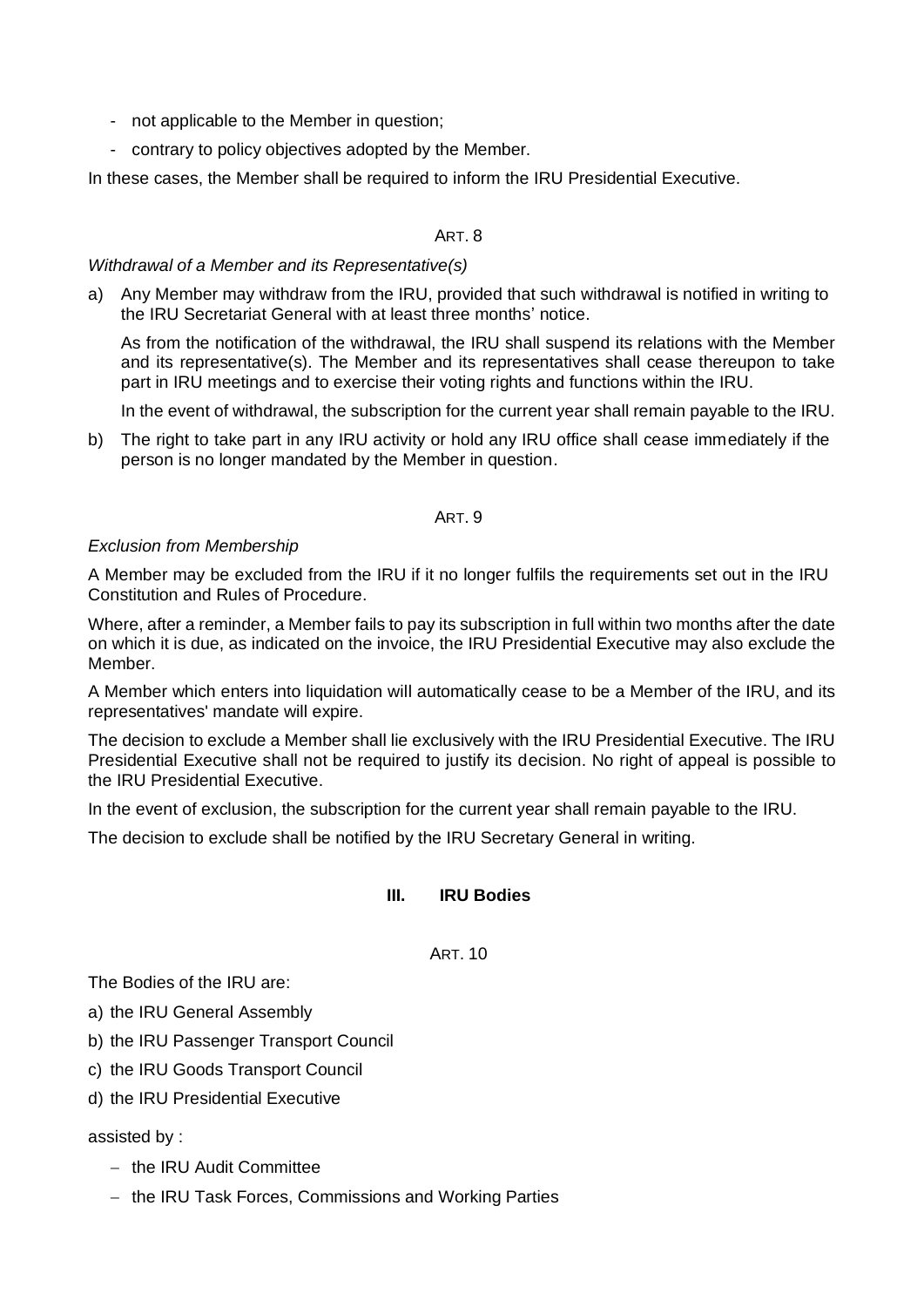− the IRU Regional Committees and Liaison Committees.

The IRU Secretariat General is the administrative body of the IRU.

# **The IRU General Assembly**

#### ART. 11

# *Composition and Authority*

The IRU General Assembly is composed of Active Members of the IRU, divided into two IRU Transport Councils, according to the provisions of Article 15, and Associate Members of the IRU.

The IRU General Assembly is vested with supreme authority and has the right to give directions to the Presidential Executive and to all other IRU bodies.

#### ART<sub>12</sub>

# *Functions*

The functions of the IRU General Assembly shall be:

- a) to define and attain the IRU transport policy objectives laid down in Article 2;
- b) to discuss and make known the views of the IRU on all questions related to the above-mentioned policy objectives or which are submitted to it by the IRU Presidential Executive;
- c) to hold, every three years, statutory elections:
	- − of the IRU President, nominated by the IRU Presidential Executive,
	- − of the members of the IRU Presidential Executive, nominated respectively by the IRU Transport Councils and the IRU Presidential Executive,
- d) to appoint the IRU Secretary General on the proposal of the IRU Presidential Executive.
- e) to appoint an independent auditing body on the proposal of the IRU Presidential Executive;
- f) to amend the Constitution and the IRU Rules of Procedure, and to decide, as necessary, on the dissolution of the IRU;
- g) to approve the annual report of the IRU Presidential Executive on the state of the Organisation and its financial position, as well as on the administration of the IRU, to approve its balance sheet and to adopt its annual budget.
- h) to consider any appeal from a Member excluded other than on the grounds of liquidation or nonpayment of its subscription to the IRU, providing that such an appeal is lodged with the IRU Secretariat General within 7 days of the notification of the decision by the Presidential Executive to exclude it.

The terms of office of the individuals elected at the IRU statutory elections shall commence on 1 January following the election and expire on 31 December, three years later. If the elections cannot, for exceptional reasons, take place prior to 31 December, in such case, the term of office shall expire the last day of the month during which such statutory elections effectively took place.

# ART. 13

*Voting*

In the IRU General Assembly, each Active Member has at its disposal the number of votes attributed to it according to Article 15, whatever the number of delegates present.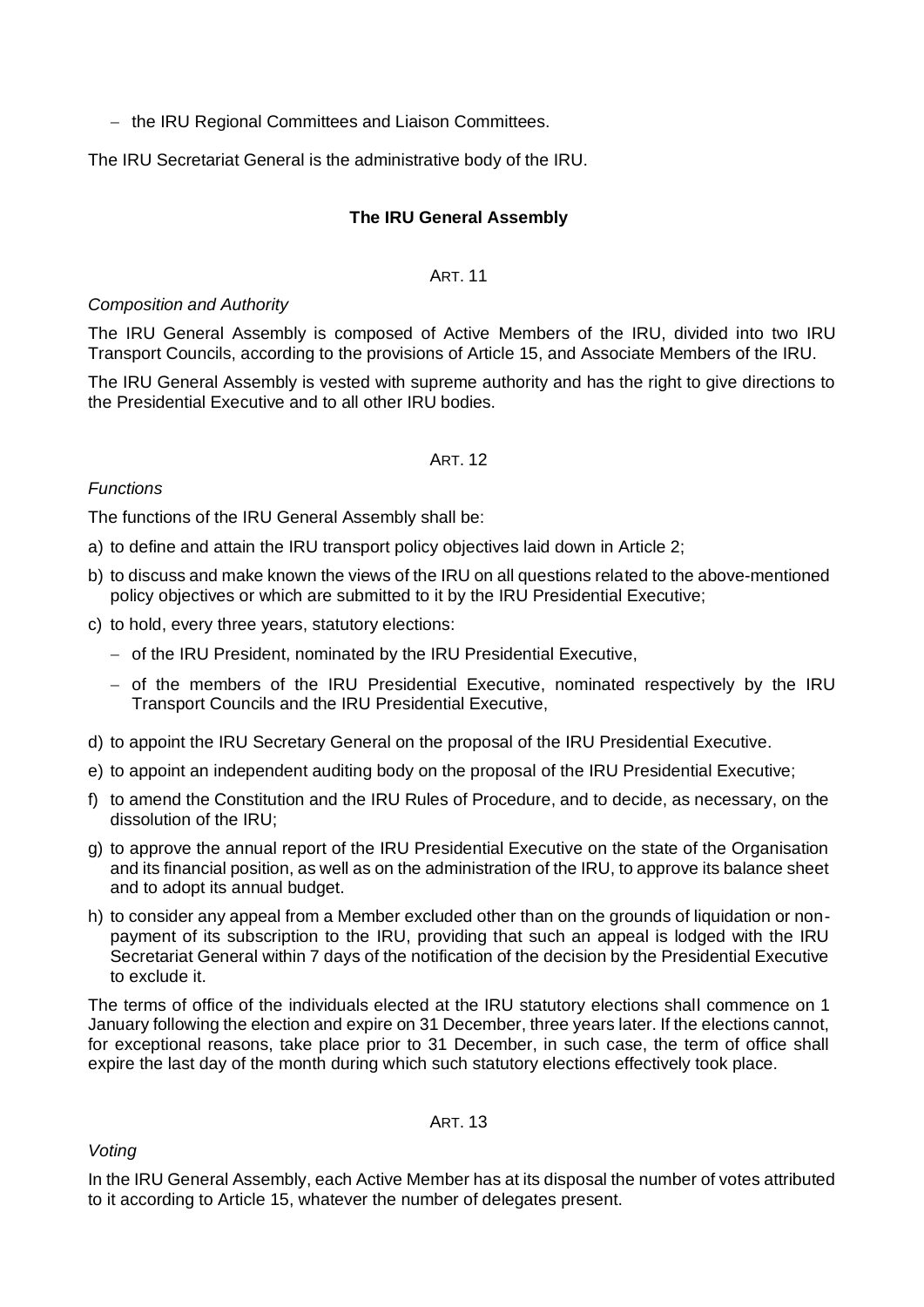Except as provided for in Article 12 f) of the IRU Constitution, for which voting is always by secret ballot, decisions by the IRU General Assembly shall be taken by a show of hands or electronic vote and by a majority of Active Members present, whether physically, virtually or hybrid, irrespective of the number of votes attributed to them. However, at the prior request of at least five Active Members, voting on the decisions submitted to the General Assembly shall take place by secret ballot. In the event of a secret ballot, the decision shall be taken by a majority of votes of the Active Members taking part in the vote, whether physically, virtually or hybrid. Vote by secret ballot may be done by electronic vote.

In the framework of the functions defined in Article 12 a) and b), voting by correspondence is permitted in respect of written proposals transmitted to it by the IRU President or Secretary General. For the other functions defined in article 12, neither voting by correspondence nor voting by proxy is permitted.

#### ART. 14

# *Meetings*

- a) The IRU General Assembly shall meet at least once each year. The IRU General Assembly, during which the financial statements are to be approved shall be convened before 30 June. The date and place of the meetings shall be determined by the IRU President after consulting the IRU Presidential Executive.
- b) An IRU General Assembly may also meet within six weeks of receipt by the IRU Secretary General of a request, in writing and duly signed by Active Members representing not less than 20% of the votes of the Members of the IRU.

The IRU General Assembly may be convened physically, virtually or hybrid.

The IRU General Assembly may meet in any one of the countries represented in the IRU.

The notice and agenda of the IRU General Assembly shall be communicated by the IRU Secretary General in writing at least 30 days before the date of the meeting, to all the Members of the IRU General Assembly. The agenda shall be drawn up by the Secretary General with the agreement of the IRU President.

The IRU President shall chair, de jure, the IRU General Assembly. In his absence, the provisions of Article 26, last paragraph, shall be applicable.

# **IRU Transport Councils**

#### ART. 15

# *Composition*

The IRU shall consist of two IRU Transport Councils:

- the IRU Passenger Transport Council, constituted by Active Members representing the professional transport of passengers by road, including taxis and hire-cars with driver;
- the IRU Goods Transport Council, constituted by Active Members representing the transport of goods by road for hire and reward and for own account.
- a) Each national organisation admitted as an Active Member of the IRU by virtue of Article 4(a) or 4(b) shall be a Member of the IRU Transport Council into which it has been admitted.
- b) Each national organisation admitted by virtue of Article 4(a) is represented within the IRU Transport Council of which it is a Member by not more than eight delegates. This delegation has eight votes, irrespective of the number of delegates present.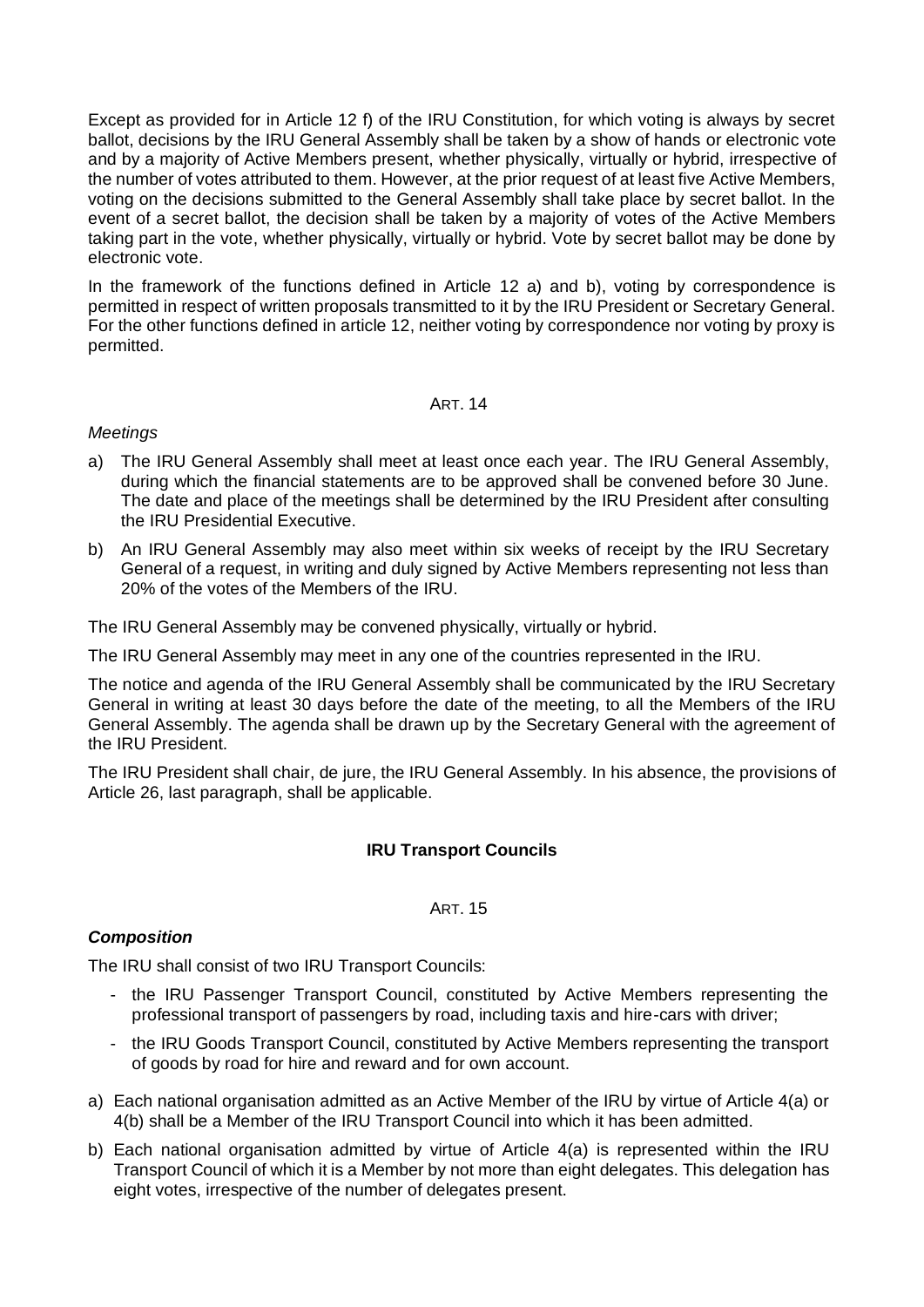When several national organisations from the same country are admitted, by virtue of Article 4(a), as Active Members of the same IRU Transport Council, the IRU Presidential Executive shall decide, after consulting the organisations concerned, on the distribution among them of the eight seats and of the eight votes.

c) Each national organisation admitted as an Active Member of the IRU by virtue of Article 4(b), is represented within the IRU Transport Council of which it is a Member, by a single delegate and has the right to one vote.

#### ART. 16

# *Functions*

The functions of the IRU Transport Councils shall be:

- a) to define and attain the IRU transport policy objectives laid down in Article 2, within the domain of the IRU Transport Council concerned;
- b) to discuss and make known the views of the IRU on all questions related to the above-mentioned policy objectives or which are submitted to it by the IRU Presidential Executive. The IRU Presidential Executive may nevertheless decide that a particular issue can only be resolved by the IRU General Assembly;
- c) to undertake:
	- the statutory elections of the President and Vice-President(s) of the respective IRU Transport Councils;
	- the nomination of their respective candidates for election to the IRU Presidential Executive by the IRU General Assembly.

#### ART. 17

#### *A. Election of the President and of the Vice-President(s) of the IRU Transport Councils*

Each IRU Transport Council shall elect, for a three-year term, from amongst its Members, its President and one or two Vice-Presidents.

All nominations for the posts of President and of Vice-President or Vice-Presidents must be addressed to the IRU Secretary General 60 days prior to the elections, and be annexed to the agenda of the meeting, except in imperative and exceptional cases approved by the Transport Council concerned.

- a) In electing the President, the Vice-President or Vice-Presidents of each IRU Transport Council, regard shall be paid to the countries of origin of the Members represented within it, so as to ensure as fair a distribution as possible.
- b) The President shall be elected first. The nominee who complies with the conditions of the Constitution and who secures the largest number of votes cast by the Members present shall be elected.

The IRU Transport Council President is de jure a member of the IRU Presidential Executive and a Vice-President of the IRU.

- c) The Vice-President or Vice-Presidents shall then be elected. The nominees who comply with the conditions of the Constitution and who secure the largest number of votes cast by the Members present shall be elected.
- d) The term of office of the President and Vice-President(s) may be renewed once, except in imperative and exceptional cases.
- e) As far as possible, at least half of the candidates must hold active directorial or managerial posts in an undertaking operating road transport services for hire and reward or for own-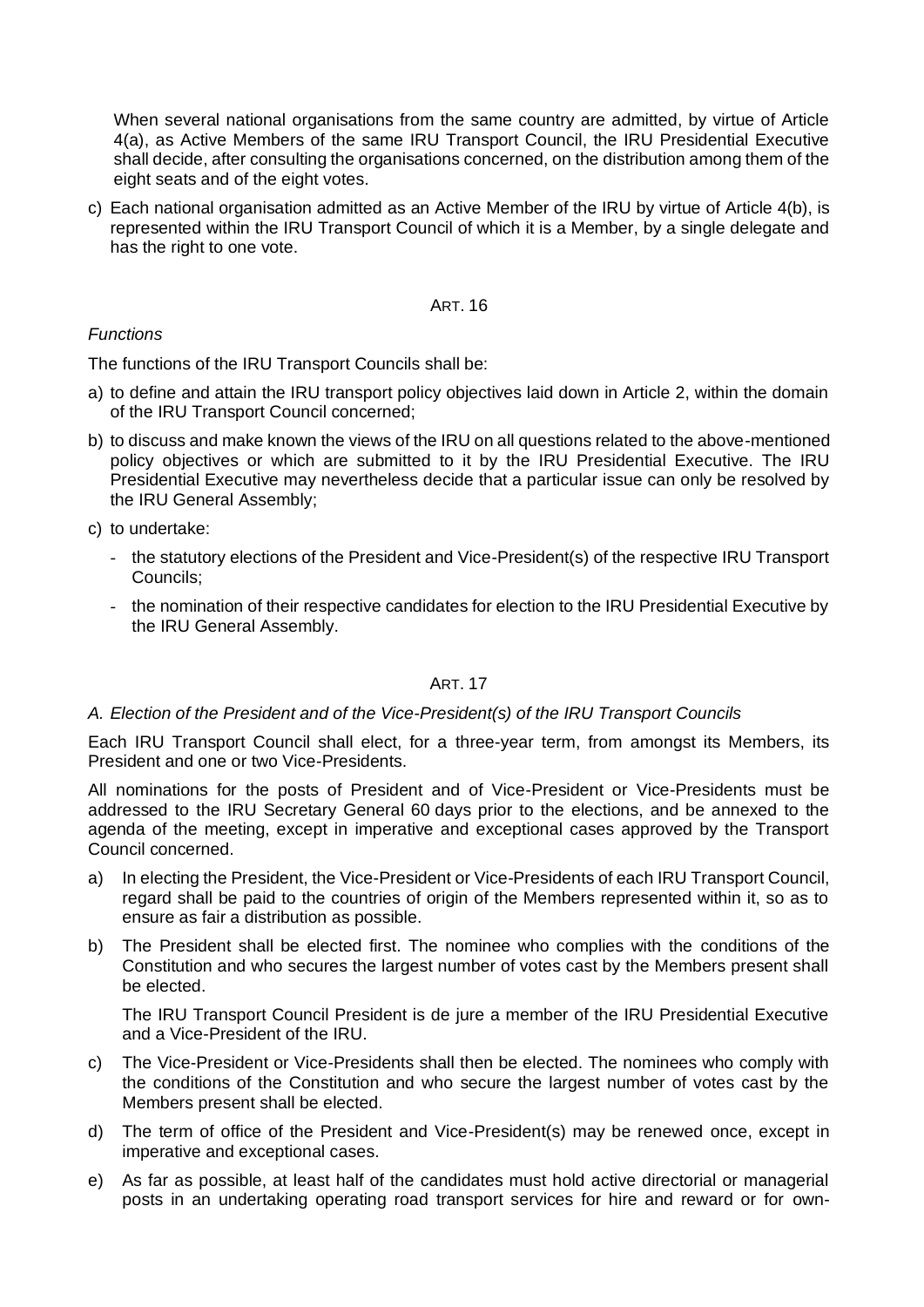account. The other candidates may occupy active directorial or managerial functions in IRU Active Member organisations.

*B. Appointment by the IRU Transport Councils of candidates to the IRU Presidential Executive*

Each IRU Transport Council shall appoint from amongst its Members, its candidates for the IRU Presidential Executive.

All nominations for membership of the IRU Presidential Executive imply that the IRU Member nominating its candidate is ready to provide him with the resources needed to carry out his task. All nominations must be addressed to the IRU Secretary General 60 days prior to the election and be annexed to the agenda of the meeting.

a) When electing candidates for the IRU Presidential Executive, regard shall be paid to the countries of origin of the Members represented within it, so as to ensure as fair a distribution as possible.

Except in imperative and exceptional cases, the members of the IRU Presidential Executive from the IRU Goods Transport Council shall comprise:

- at least two members representing IRU hire-and-reward transport Members, and
- at least two members representing IRU own-account transport Members.
- b) As far as possible, at least half the candidates for the IRU Presidential Executive must hold active directorial or managerial posts in an undertaking operating road transport services for hire and reward or for own account. The other candidates may occupy active directorial or managerial functions in IRU Active Member organisations.
- c) The two candidates from the IRU Passenger Transport Council and the five candidates from the IRU Goods Transport Council who comply with the conditions of the Constitution and who secure the largest number of votes cast by the Members present shall be designated as nominees for the IRU Presidential Executive. The nominations shall subsequently be transmitted to the IRU General Assembly for the election of the members of the IRU Presidential Executive.

#### ART. 18

#### *Voting*

In the IRU Transport Councils, each Active Member has, at its disposal, the number of votes attributed to it according to Article 15, whatever the number of delegates present.

Decisions by the IRU Transport Councils shall be taken by a show of hands or electronic vote and by a majority of Active Members present, whether physically, virtually or hybrid, irrespective of the number of votes attributed to them. However, at the prior request of at least five Active Members, voting on the decisions submitted to the Transport Council shall take place by secret ballot. In the event of a secret ballot, the decision shall be taken by a majority of votes of the Active Members taking part in the vote.

In the framework of the functions defined in Article 16 a) and b), voting by correspondence is permitted in respect of written proposals transmitted to it by their respective President or the IRU Secretary General. For the functions defined in article 16 c), neither voting by correspondence nor voting by proxy is permitted.

Any decision taken by the IRU Transport Councils shall be immediately transmitted to the IRU Presidential Executive.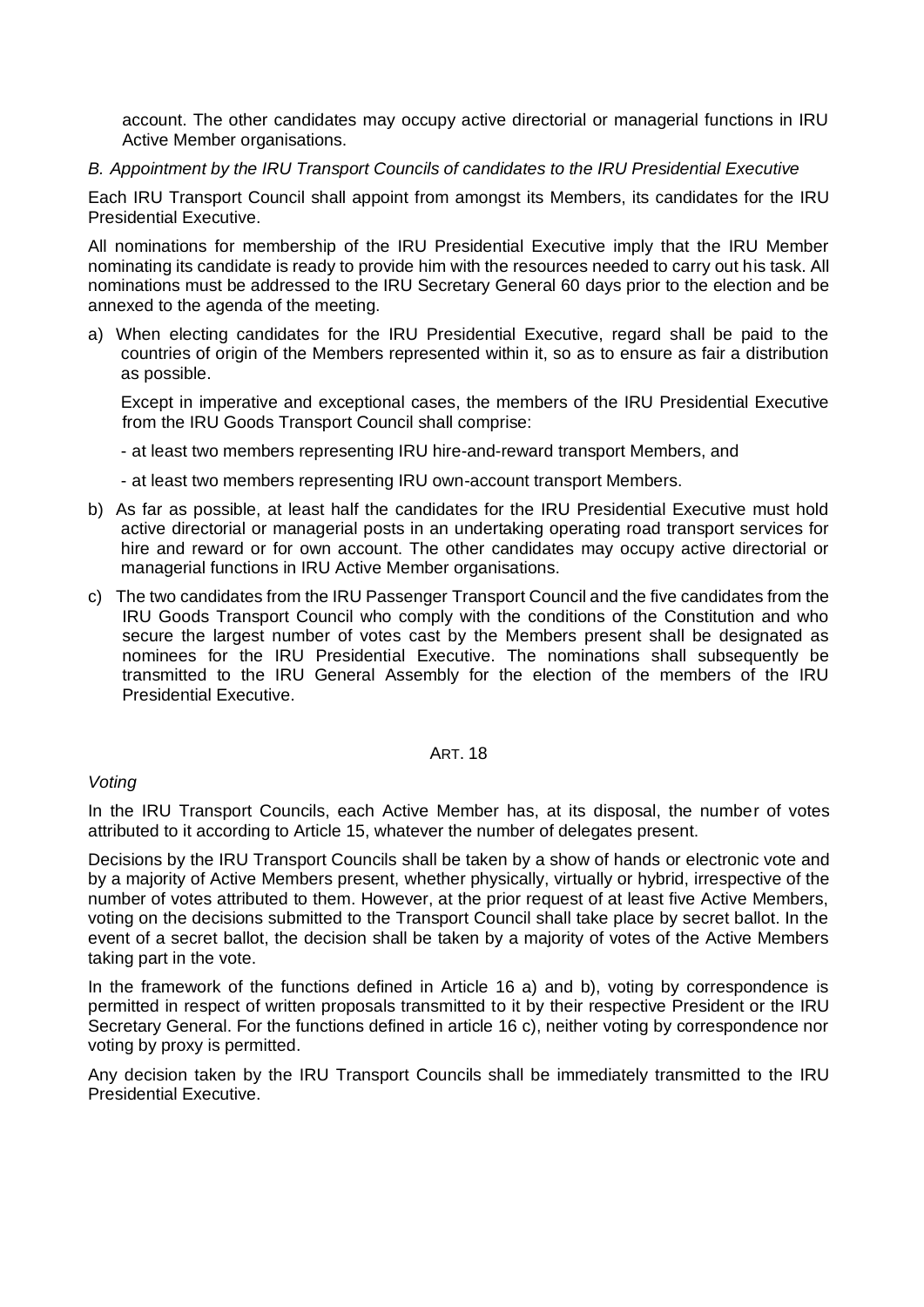#### ART. 19

# *Meetings*

- a) The IRU Transport Councils shall meet, physically, virtually or hybrid, and either separately or jointly whenever necessary, on the date and at the place determined by their respective President or at the request of the IRU Presidential Executive.
- b) An IRU Transport Council may also meet within six weeks of receipt, by the IRU Secretary General, of a request in writing and duly signed by Active Members representing not less than 20% of the votes of the IRU Transport Council concerned*.*

Each IRU Transport Council may meet in any one of the countries represented in it.

The notice and agenda of meetings of the IRU Transport Councils shall be sent by the IRU Secretary General in writing at least 30 days prior to the date of the meeting, to all the Members of the IRU Transport Council concerned. This period may, in urgent cases, be reduced to 8 days with the assent of the President of the IRU Transport Council concerned. The agenda shall be established by the IRU Secretary General, with the agreement of the President of the IRU Transport Council concerned.

Each IRU Transport Council meeting shall be chaired by its President or, in his absence, by its Vice-President who is the longest standing and, subsidiarily, the eldest.

# **IRU Presidential Executive**

#### ART<sub>20</sub>

# *Composition*

The IRU Presidential Executive is composed of the IRU President, who chairs it, and of 9 members (3 members representing the IRU Passenger Transport Council and 6 members representing the IRU Goods Transport Council, including the IRU Transport Council Presidents). The Presidents of the IRU Transport Councils are de jure members of the IRU Presidential Executive and Vice-Presidents of the IRU.

For imperative and exceptional reasons, to take into account the interests of the IRU, the IRU Presidential Executive may appoint, up to the next statutory elections, a maximum of two members of the IRU Presidential Executive - in addition to the 9 persons mentioned above - and must submit their nomination for ratification by the IRU General Assembly when it next meets.

They shall be appointed by the IRU Presidential Executive from amongst those persons able to make a significant contribution to the IRU, without taking into account the proportions as between the IRU Transport Councils.

#### ART. 21

# *Functions*

The IRU Presidential Executive is the executive body of the IRU General Assembly.

- a) It shall be responsible for directing the affairs of the IRU according to the IRU Constitution and the Rules of Procedure and for carrying out all decisions taken by the IRU General Assembly. It shall assist the IRU General Assembly in defining and achieving the transport policy objectives laid down in Article 2. It shall receive and deal with the decisions taken by the IRU Transport Councils, as well as the reports on the activity of the IRU Regional Committees and Liaison Committees.
- b) It shall decide on the creation of Regional Committees and Liaison Committees, enabling the IRU to fulfil its role in all regions of the world. In addition, it shall decide on the creation of IRU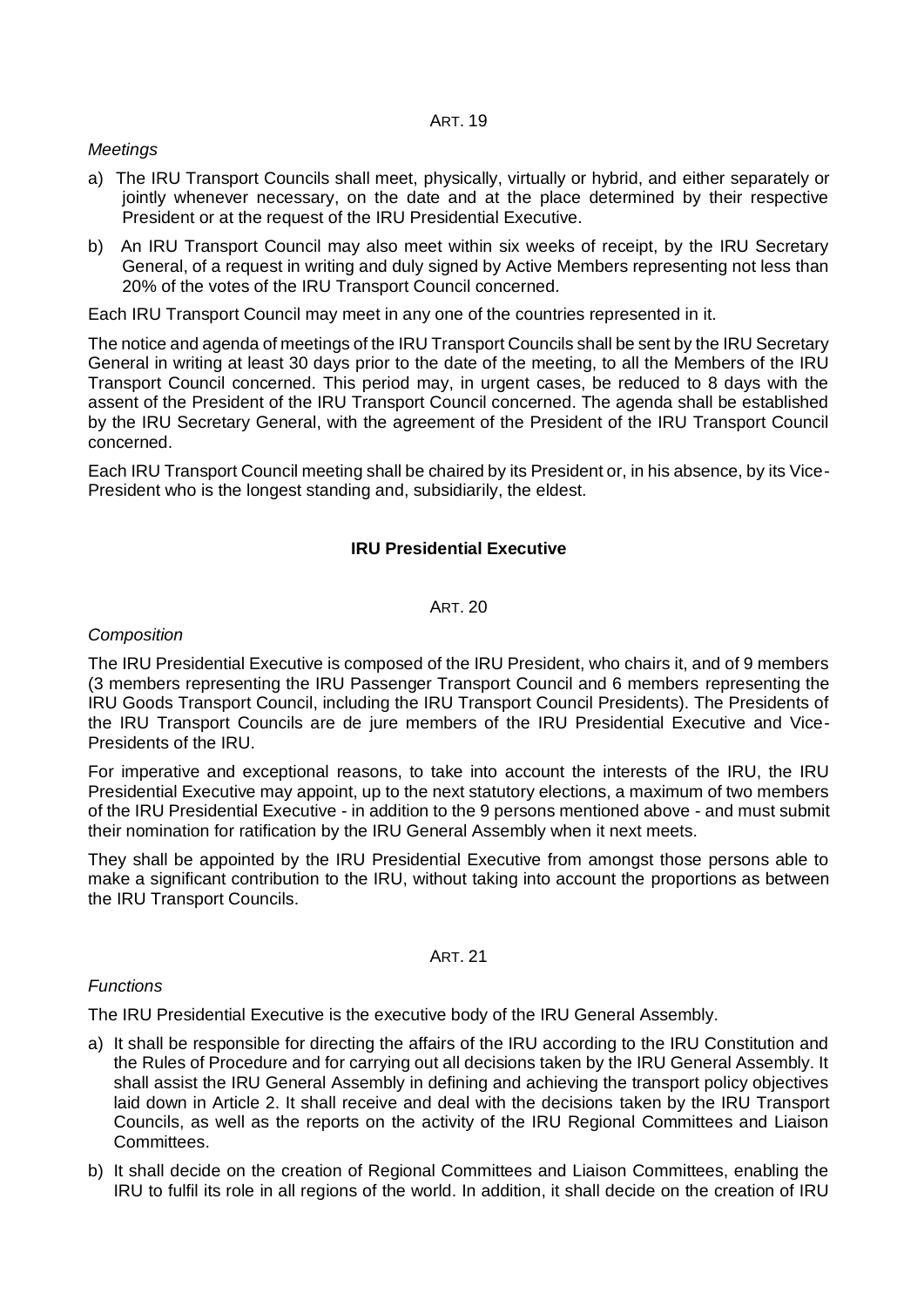Task Forces, Commissions and Working Parties. In all cases, the Presidential Executive shall define their mission and supervise their activities. It shall, as appropriate, submit reports on their activity to the IRU Transport Councils or the General Assembly.

- c) It shall direct the work of the IRU Secretary General and the general administration of the IRU according to the decisions of the IRU General Assembly. It is responsible for the financial administration of the IRU. Its instructions are binding on the IRU Secretary General.
- d) It may decide to develop and to have the Members of the IRU and their affiliates benefit from activities making it possible to improve the quality, training, safety, image of the industry and the services offered by road transport operators.
- e) It may invite the President of an IRU Commission, Working Party, Regional Committee, Liaison Committee or any other person engaged in special work for the IRU, to attend its meetings if it considers such attendance necessary.
- f) It may appoint, for whatever period it may so determine, an Advisory Committee, composed of one or more high-level persons, able to contribute to the pursuit of the objectives of the IRU, as a function of their experience and competence.
- g) It shall establish all IRU Regulations and Directives necessary for the safe and efficient functioning of the services and the sound management of the IRU and ensure their implementation.
- h) It shall admit new Members and pronounce on exclusions.
- i) It may propose to the IRU General Assembly the amendment of the IRU Constitution and Rules of Procedure.
- j) It shall take all decisions and undertake the tasks laid down in the IRU Constitution, which are not already statutorily attributed to the IRU General Assembly, the IRU Transport Councils or the IRU Secretary General.

#### ART. 22

#### *Election of the members of the IRU Presidential Executive*

The nominations for the IRU Presidential Executive, appointed by the IRU Transport Councils and by the IRU Presidential Executive must be submitted for ratification to the IRU General Assembly, which shall undertake the vote according to the provisions of Article 13.

The acceptance by the candidate of such nomination implies his agreement to devote to the IRU all the time needed to accomplish in full the duties of Member of the Presidential Executive, as defined in the IRU Constitution.

The IRU Transport Council Presidents are de jure - without ratification by the IRU General Assembly - members of the IRU Presidential Executive and IRU Vice-Presidents.

The members of the IRU Presidential Executive shall be elected for a term of three years. This mandate may be renewed once, except in imperative and exceptional cases.

In case of permanent disablement on the part of a member of the IRU Presidential Executive to carry out his duties, the IRU Presidential Executive shall provide for his replacement until the expiry of his mandate, according to the provisions of the IRU Constitution and the Rules of Procedure.

#### ART. 23

#### *Election of the IRU President*

The IRU President shall be elected for a term of three years. The term of office of the President may only be renewed once, except in imperative and exceptional cases.

A candidate for the function of IRU President must agree beforehand, in writing, to devote to the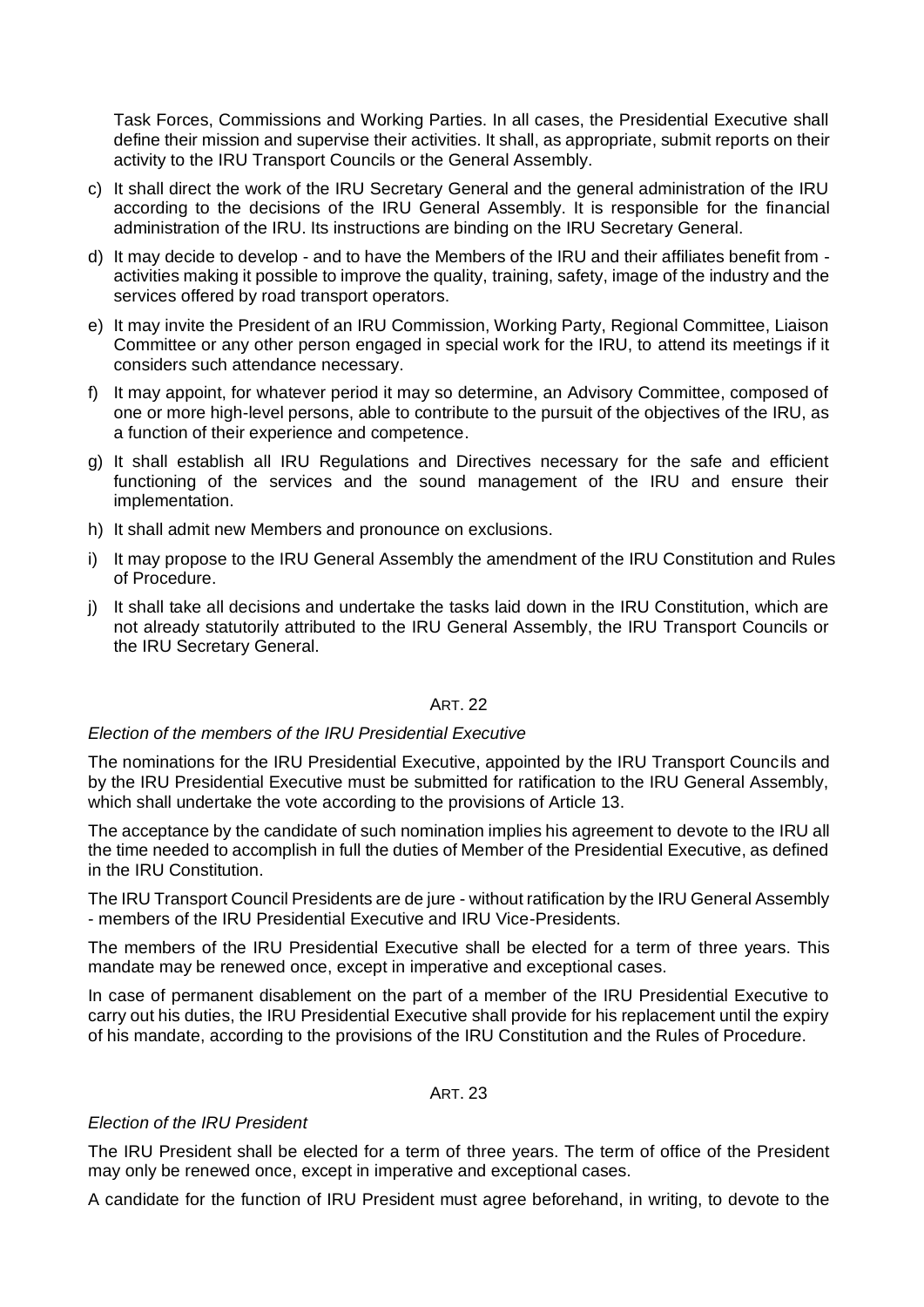IRU all the time needed to accomplish in full the President's duties, as defined in the IRU Constitution.

The IRU President shall be elected by the IRU General Assembly, on the proposal of the outgoing IRU Presidential Executive, which shall choose a candidate from amongst its members, taking into account the interest of the IRU.

The IRU General Assembly shall elect the IRU President according to the provisions of Article 13.

If the majority of the votes of the IRU General Assembly, foreseen in Article 13, is not obtained, the outgoing IRU Presidential Executive shall nominate another candidate.

#### ART. 24

# *Voting*

In the IRU Presidential Executive, decisions shall be taken by a show of hands or electronic vote and by a majority of the members present, whether physically, virtually or hybrid. However, in order that a decision be validly taken, the attendance, whether physically, virtually or hybrid, of at least five members is necessary.

In case of equality of votes, the IRU President shall have a casting vote.

In the framework of its functions, defined in Article 21 and except as provided for in Articles 22 and 23 of the IRU Constitution and of Article V of the Rules of Procedure, voting by correspondence is permitted in respect of written proposals transmitted to it by the IRU President or Secretary General. No other voting by correspondence or by proxy is permitted.

#### ART. 25

# *Meetings*

The IRU Presidential Executive shall meet whenever necessary at the request of its President or of at least five of its members. The notice of meeting and the agenda of the IRU Presidential Executive shall be communicated, in writing, to all its members by the IRU Secretary General, at least 30 days before the date of the meeting. In exceptional cases, and at the written request of at least five of its members, this prior notice may be disregarded. The agenda shall be established by the Secretary General with the agreement of the IRU President.

The Members of the IRU Presidential Executive shall be bound to the rules of confidentiality in fulfilling their terms of office.

#### ART. 26

# *The IRU President*

Subject to such powers as he may delegate to other members of the IRU Presidential Executive and to the IRU Secretary General, the IRU President shall represent the IRU in regard to all third parties and in all civil acts.

The President of the IRU shall serve as President of the IRU General Assembly and of the IRU Presidential Executive.

He may not assume these functions at the same time as that of President of an IRU Transport Council.

The IRU President shall have the right to attend all IRU meetings.

The retiring President of the IRU is entitled to attend every meeting of the IRU Presidential Executive during the first term of office of his successor**,** without voting rights.

In case of permanent disablement on the part of the IRU President to carry out his duties, the IRU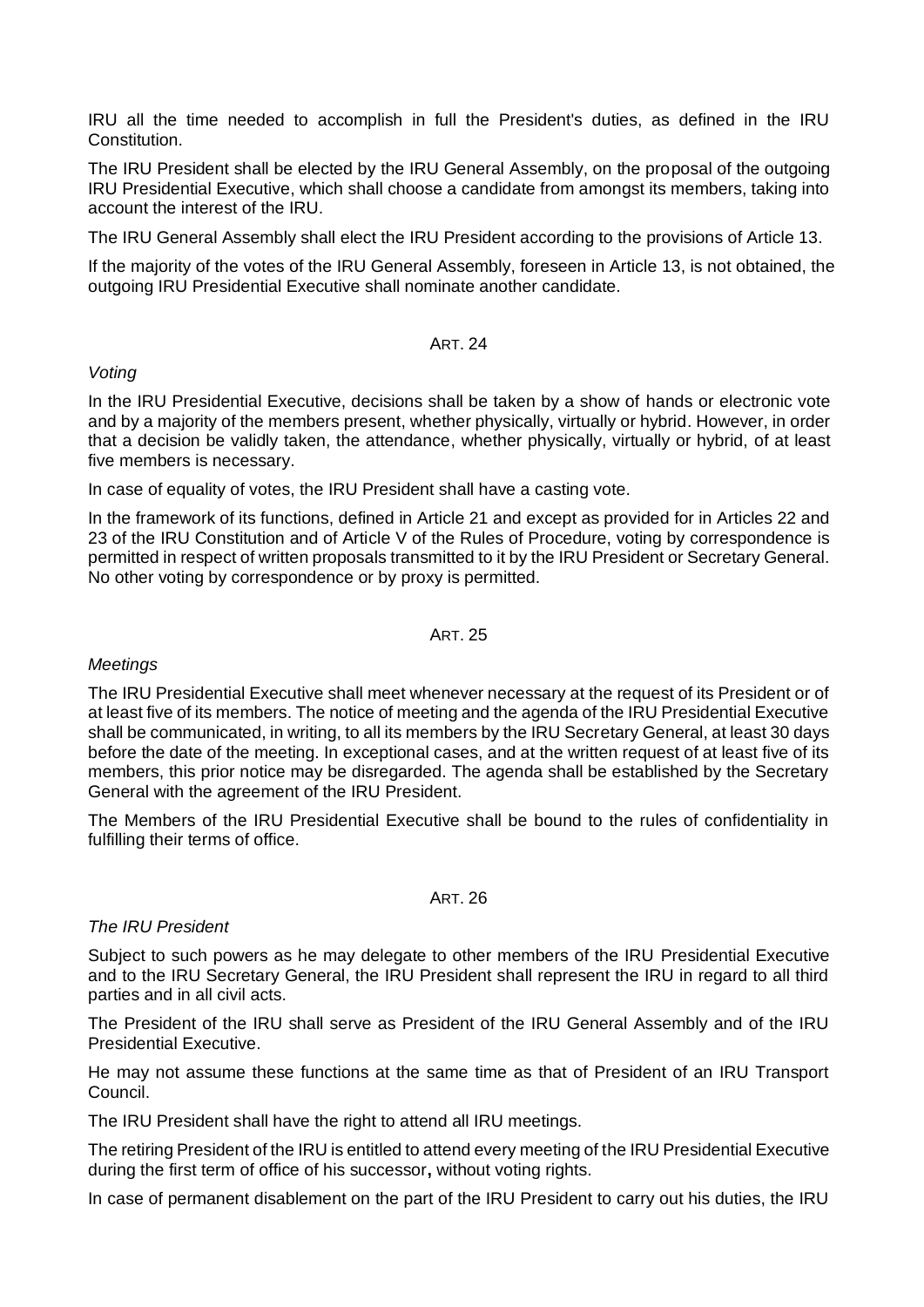General Assembly shall provide for his replacement until the expiry of his mandate, according to the provisions of Article 23. In the meantime, his functions shall be entrusted, by the IRU Presidential Executive, to the Vice-President who is the longest standing and subsidiarily, the eldest.

# **IRU Audit Committee**

#### ART. 27

#### *Composition*

The IRU Audit Committee is an advisory body emanating from the IRU Presidential Executive.

The Audit Committee is composed of three to five members appointed by the IRU Presidential Executive. Individuals are composed of members of the IRU Presidential Executive and at least one external independent person. The President of the IRU Audit Committee shall be an external, independent person, appointed by the Presidential Executive.

The term of office of the Audit Committee persons is aligned with the IRU Presidential Executive mandate(s).

The Audit Committee Charter shall include provisions on its proper functioning.

When so required by the IRU President, the President of the Audit Committee shall attend the meetings of the IRU Presidential Executive and IRU General Assemblies without voting rights.

# ART. 28

# *Functions*

The IRU Audit Committee is an advisory body to the Presidential Executive and assists it in fulfilling its oversight responsibilities for the following:

- a) Annual audit plan;
- b) Risk management processes;
- c) Internal control systems (ICS);
- d) Fraud management;
- e) Internal audit activity and the activity of other assurance providers;
- f) Overseeing the work of the Internal Audit Director;
- g) IRU's processes for monitoring compliance with laws and regulations;
- h) IRU's values and ethics (code of conduct).

#### **IRU Task Forces, Commissions and Working Parties**

#### ART. 29

#### *Creation*

The IRU Presidential Executive, after consulting the IRU General Assembly or the IRU Transport Councils, within their own spheres of competence, as well as at the proposal of the IRU Secretary General, may decide to set up IRU Task Forces, Commissions or Working Parties and define their mission.

In order to maintain a forum on own-account goods transport within the IRU, IRU Active Members representing own-account goods transport shall have the right to establish a corresponding Task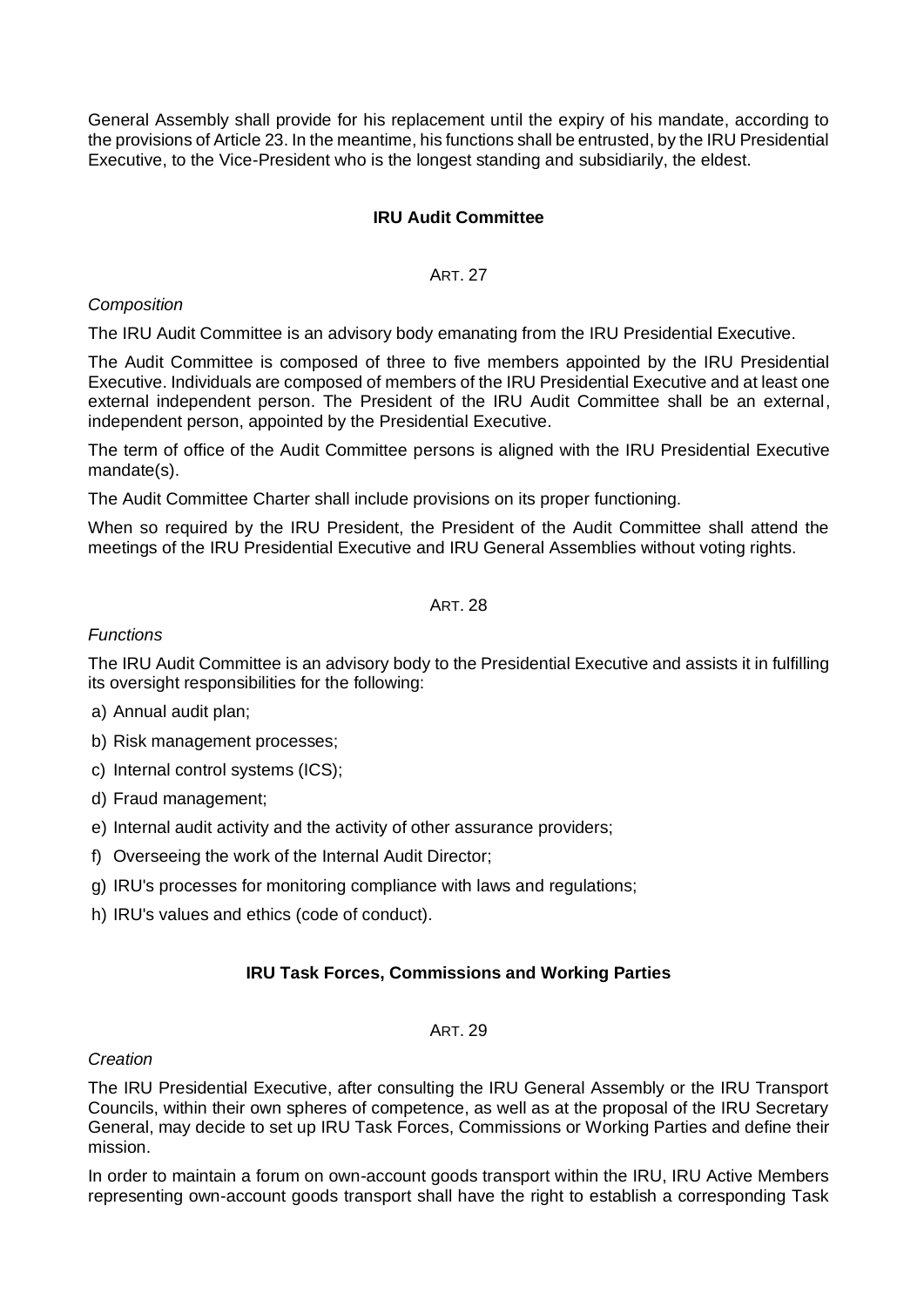Force, and the IRU shall express the views of this IRU Task Force consistent with the objectives laid down in Article 2 of the IRU Constitution.

Each Member of the IRU shall appoint its representatives in a spirit of continuity, to the IRU Task Forces, Commissions and Working Parties respectively, for the duration of the work of the Task Force or for a period of three years.

The mandate of each delegate ceases in the event of his resignation, at the request of the Member of the IRU which designated him or at the request of the IRU Presidential Executive.

Each IRU Task Force, Commission or Working Party shall appoint a President and, if necessary, one or two Vice-Presidents from amongst its members.

Except in imperative and exceptional cases, the President of an IRU Task Force, Commission or Working Party may not simultaneously assume two mandates as President within the IRU.

The term of office of such a President or Vice-President is three years and is renewable.

# ART. 30

# *Functions*

The IRU Task Forces, Commissions and Working Parties shall formulate draft standpoints, containing suggestions, wishes and recommendations. They shall also serve as research, advisory and informatory bodies. With the agreement of the IRU Secretary General, they may seek the services of outside personalities for their competence.

Their working programme shall be periodically submitted, for approval, to the IRU Presidential Executive. They shall keep the IRU Presidential Executive continuously abreast of their activities.

ART. 31

# *Voting*

Each Active Member has the right to one vote.

Decisions shall be taken by a show of hands or electronic vote and by a majority of the Members present, whether physically, virtually or hybrid.

#### ART. 32

# *Meetings*

The notice and agenda of the meetings of the IRU Task Forces, Commissions and Working Parties shall be established by the IRU Secretary General with the agreement of their respective President. These meetings shall be convened either physically, virtually or hybrid.

# **IRU Regional Committees and Liaison Committees**

# ART. 33

The IRU Presidential Executive may decide to set up :

1. Regional Committees grouping together IRU Members from countries in a given region.

The composition, the functions, the operational rules, and the rules of procedure of each Regional Committee shall be defined by the IRU Presidential Executive.

2. Liaison Committees to international governmental organisations, emanating from the IRU Transport Councils and grouping together IRU Active Members from countries belonging to such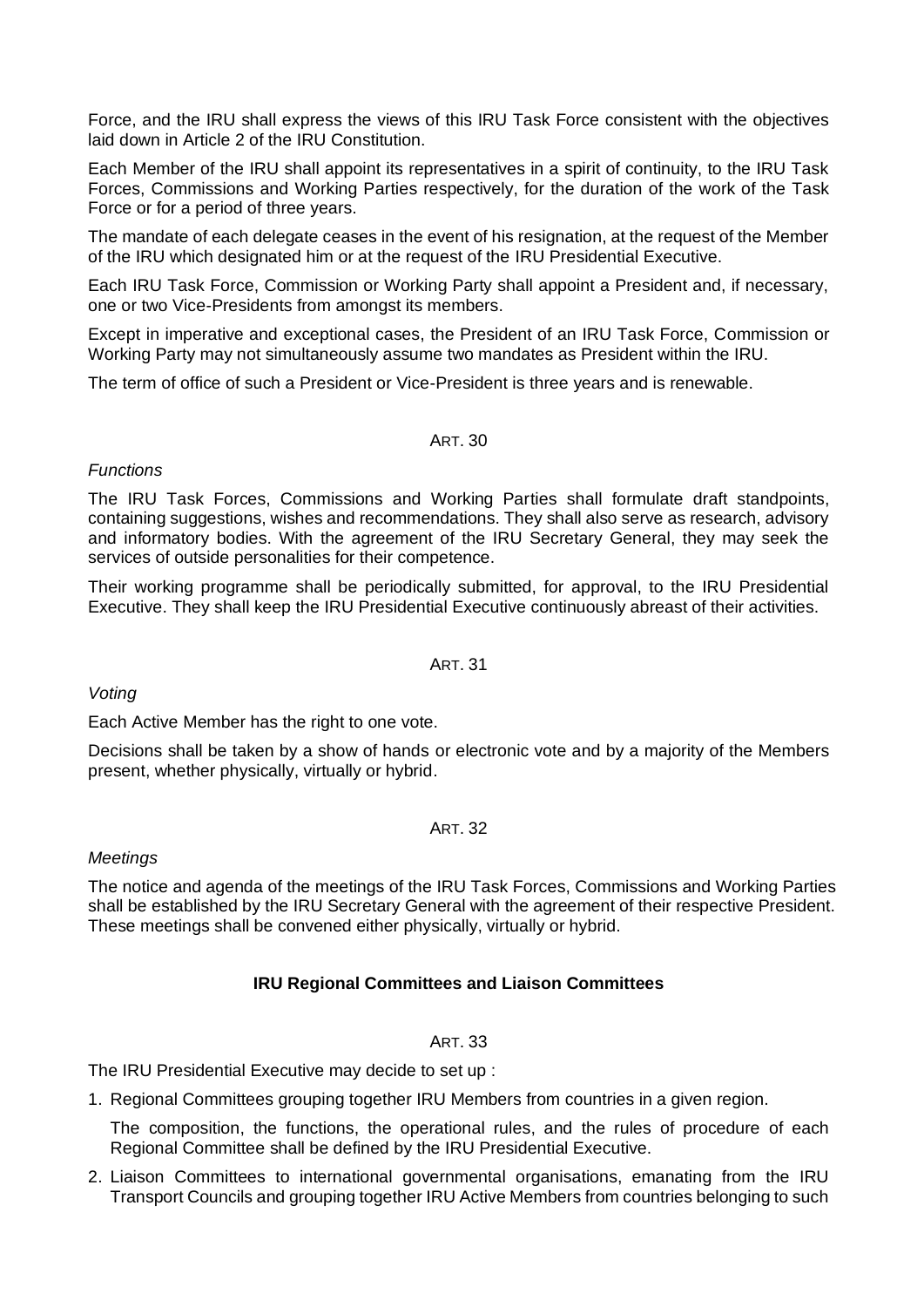organisations.

The Liaison Committees shall act within the framework of and according to the IRU orientations in the matters of transport policy and shall keep the IRU Presidential Executive continuously abreast of their activities.

Each Liaison Committee shall elect, from amongst its members, a President and one or two Vice-President(s).

Except in imperative and exceptional cases, the President of an IRU Liaison Committee may not simultaneously assume two mandates as President within the IRU.

The term of office of the President and of the Vice-Presidents shall be three years, renewable once, except in imperative and exceptional cases. The term of office shall start on 1 January immediately following the IRU General Assembly. If the IRU General Assembly does not take place prior to that date, the term of office is automatically extended until the last day of the month during which the IRU General Assembly effectively takes place.

Each Liaison Committee may establish ad hoc working parties, which submit their opinion to the Committee.

After consultation of the IRU Presidential Executive, the IRU President may decide, as a function of the needs of the IRU Liaison Committees, to set up an IRU Permanent Delegation.

The personnel of the IRU Permanent Delegation form part of the personnel of the IRU Secretariat General.

The place of work of the personnel of the IRU Permanent Delegation shall be on the premises of the Permanent Delegation.

The IRU Presidential Executive shall define the rules of procedure of the IRU Liaison Committees.

# **IRU Secretariat General**

#### ART. 34

The IRU Secretariat General comprises a Secretary General and the personnel which the IRU may require.

The IRU Secretary General, appointed by the IRU General Assembly on the proposal of the IRU Presidential Executive, shall act in this capacity in all acts of civil life and at all IRU meetings.

The IRU Secretary General shall carry out the following duties:

- 1. He shall implement the IRU working programme according to the general policy adopted by the IRU and shall apply and make known the policy decisions taken by the IRU bodies.
- 2. He shall act according to the instructions given by the IRU President.
- 3. He shall perform all administrative tasks. He shall recruit, allocate functions, direct and manage the IRU personnel and shall be responsible for the efficient working of the Secretariat General.
- 4. He shall prepare and dispatch the notices and agendas of meetings of the IRU Presidential Executive, the IRU Transport Councils, of IRU General Assemblies and of the other IRU meetings, with the agreement of their respective Presidents. He shall establish the relevant reports and ensure the follow-up to decisions. He shall assist the IRU President at the meetings of the IRU Presidential Executive and at the IRU General Assemblies.
- 5. He shall assist the IRU Presidential Executive and the IRU bodies in preparing general policy and in conserving the unity of the IRU. He shall liaise between the various IRU bodies and he shall co-ordinate their work. He shall have the right to attend all IRU meetings.
- 6. He shall act as IRU representative in the framework of his activities. He shall establish relations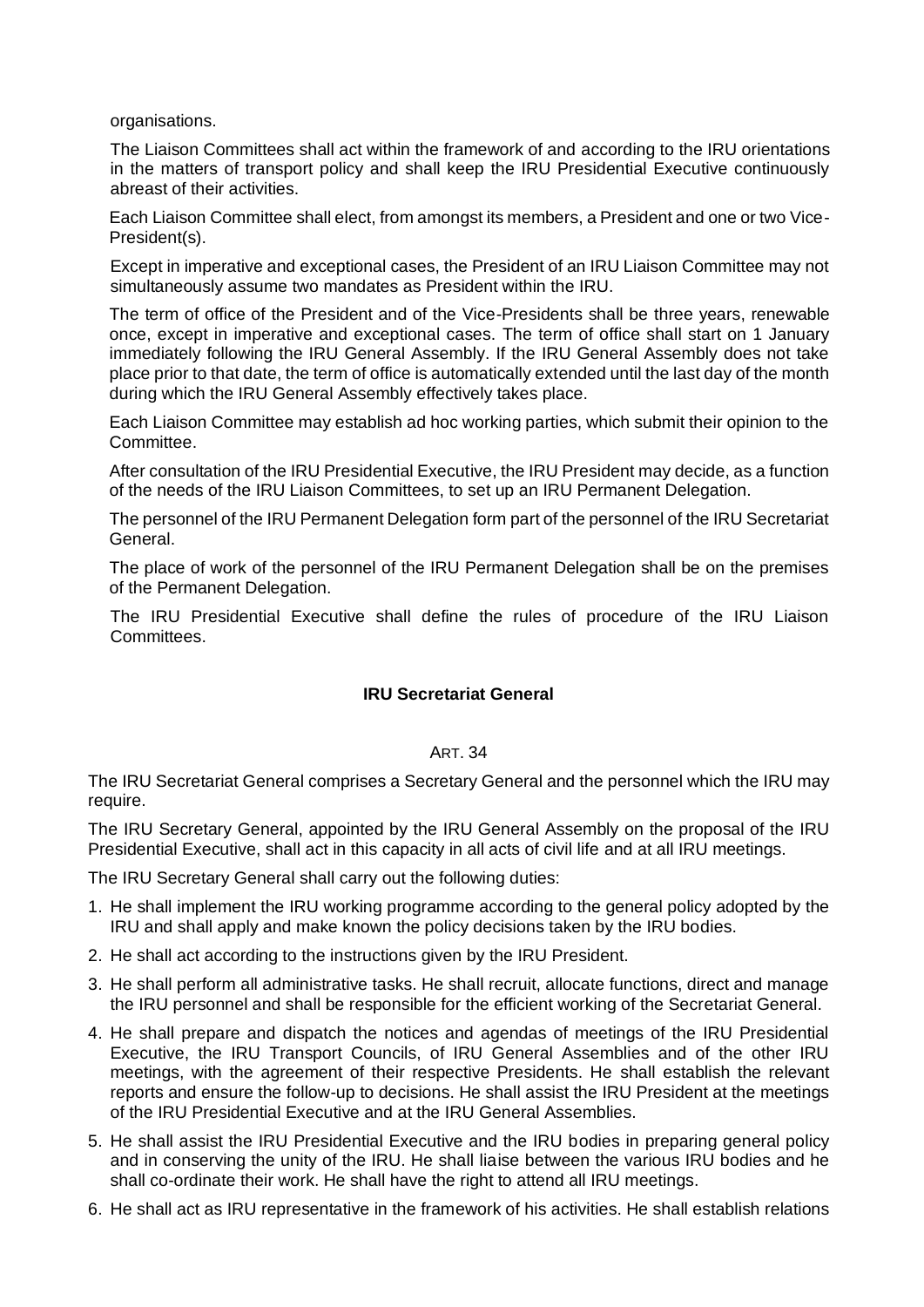with both international and national organisations.

7. He shall have charge of the budget and of the management of the funds entrusted to him.

The headquarters of the Secretariat General shall be the seat of the IRU.

# **IV. Finance**

# ART. 35

# *Resources*

The financial resources of the IRU shall accrue from:

- a) admission fees paid by new Members;
- b) Members' annual subscriptions;
- c) subsidies, gifts, charges and professional fees;
- d) income, property and securities of the IRU.

The financial resources of the IRU shall be used:

- a) to meet the expenses of the IRU;
- b) for the constitution of reserves, if so decided by the competent bodies of the IRU.

# *Financial Year*

The IRU financial year shall begin on 1 January and end on 31 December of the same year. The IRU Secretary General shall draw up a balance sheet at the end of each financial year and make a detailed report on the financial situation of the IRU. He shall submit them for audit, with the accounts and supporting evidence, to an independent auditing body, appointed by the IRU General Assembly, which shall make a report. The balance sheet and report shall be presented for approval to the IRU Presidential Executive and then to the IRU General Assembly, no later than 6 months after the end of the financial year to which they refer.

# *Financial Commitments*

The assets of the IRU shall be available to meet IRU liabilities to the exclusion of any personal liability of its members.

The IRU may not enter into any financial commitments exceeding its assets.

# ART. 36

# *Admission fee and subscription*

The IRU Presidential Executive shall establish IRU Regulations on Subscriptions, setting out the admission fee for new Members of the IRU, the amount of the subscription due from IRU Members and the rules for their collection.

# ART. 37

# *Finance Commission*

The IRU Presidential Executive shall appoint the President and the members of the IRU Finance Commission. The Finance Commission must be composed equitably of a total of between three and five representatives emanating from the two IRU Transport Councils and shall meet physically, virtually or hybrid.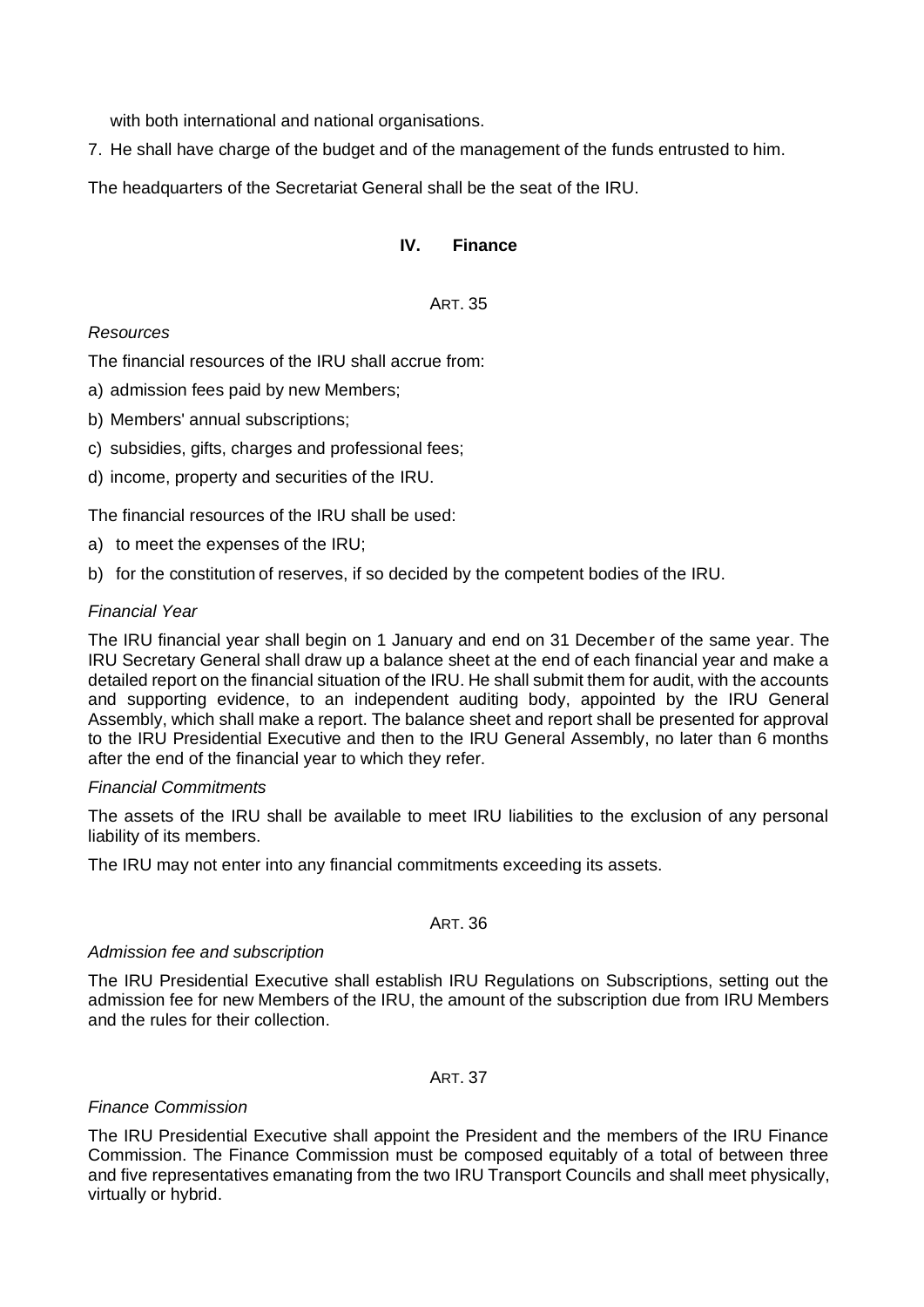When so required by the IRU President, the President of the Finance Commission shall attend the meetings of the IRU Presidential Executive and IRU General Assemblies without voting rights.

The term of office of the President and members of the Commission is three years and is renewable once.

The functions of the Finance Commission shall include the drawing up, in conjunction with the IRU Secretary General, of a budget for the next financial year and the implementation of the IRU Regulations on Subscriptions.

The Commission shall carry out any other duties which may be entrusted to it by the IRU Presidential Executive. The members of the Finance Commission shall be bound to the rules of confidentiality in fulfilling their term of office.

# **V. IRU Congress**

#### ART. 38

The IRU Presidential Executive shall determine the date and place of the IRU Congress which shall take place, in principle, every two years.

# **VI. IRU Honorary Title**

#### ART. 39

The IRU Presidential Executive may decide to confer, for exceptional reasons, the title of IRU Honorary Member on any personality who has participated in the work of the IRU with particularly noteworthy competence and devotion.

At the invitation of the IRU Presidential Executive, Honorary Members may attend IRU General Assemblies.

#### **VII. IRU Constitution**

#### ART. 40

#### *Amendment*

The IRU General Assembly may, at the proposal of the IRU Presidential Executive, decide any amendment of the Constitution of the IRU. In order to be valid, the text of the proposal for amendment must be appended to the agenda and any decision to amend the Constitution must be taken by a two thirds majority of the votes of the IRU Active Members present, whether physically, virtually or hybrid.

The vote shall take place by secret ballot.

# **VIII. Dissolution of the IRU**

#### ART. 41

The IRU General Assembly may, at an extraordinary meeting organised for this purpose, decide that the IRU be dissolved. In order to be valid, the proposal to dissolve the IRU must be entered on the agenda and be taken by a two thirds majority of the votes of the IRU Active Members present, whether physically, virtually or hybrid. In the event of the dissolution of the IRU, the available assets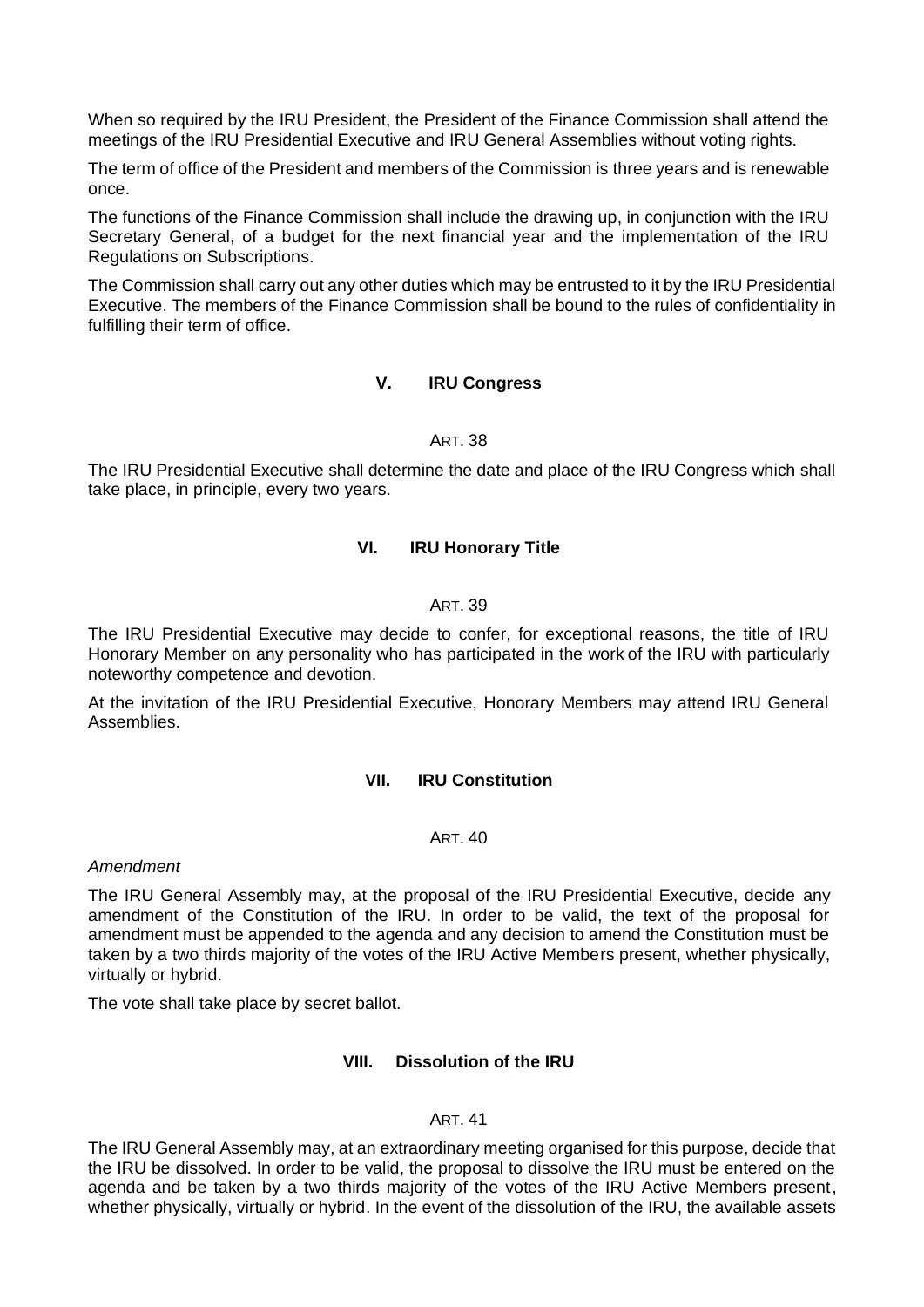will be entirely attributed to an institution pursuing an aim in the public interest, analogous to that of the IRU, and benefitting from fiscal exemption. On no account can the assets be returned to the physical founders or to the Members, nor used to their profit in part or in full in any manner whatsoever. On the proposal of the IRU Presidential Executive, the IRU General Assembly shall decide on the choice of the institution in question.

The vote shall take place by secret ballot.

# **IX. Final Provisions**

# ART. 42

# *Special provisions*

Following the amendment of the IRU Constitution on 5 November 2021, the number of votes of each IRU Active Member at that time shall remain unchanged so long as it continues to be an Active Member of the IRU and to pay the corresponding Membership subscriptions.

However, in the case of new applications for Active Membership of the IRU, the provisions of Article 6 shall apply.

In a country where a national organisation representative of road transport does not yet exist, an Associate Member may be temporarily allowed by the IRU Presidential Executive to represent this country in the IRU General Assembly.

Honorary IRU Presidents, appointed by virtue of the previous IRU Constitution, shall conserve their title and have the right to attend any meeting of the IRU Presidential Executive and the IRU General Assembly, without voting rights.

#### ART. 43

# *Transitional provisions*

a) Composition of the IRU Presidential Executive:

The President and members of the IRU Presidential Executive elected at the General Assembly of 5 November 2021 shall take their office on 1 January 2022. Their term of office shall end on 31 December 2024.

b) Account Commissioners

No position shall be filled for the Account Commissioners under this Constitution. The term of office of individuals appointed to positions within this body shall expire on 31 December 2021.

c) Finance Commission

The President and members of the Finance Commission appointed to positions within this body shall take their office on 1 January 2022. Their term of office shall expire on 31 December 2024.

d) Other bodies

The Vice Presidents of the Transport Councils elected on 5 November 2021 will take their office as from 1 January 2022 until 31 December 2024.

e) Prior Positions

Any other mandate served under the Constitution adopted by the IRU General Assembly on 6 November 2009 is to be considered as a mandate served under this Constitution.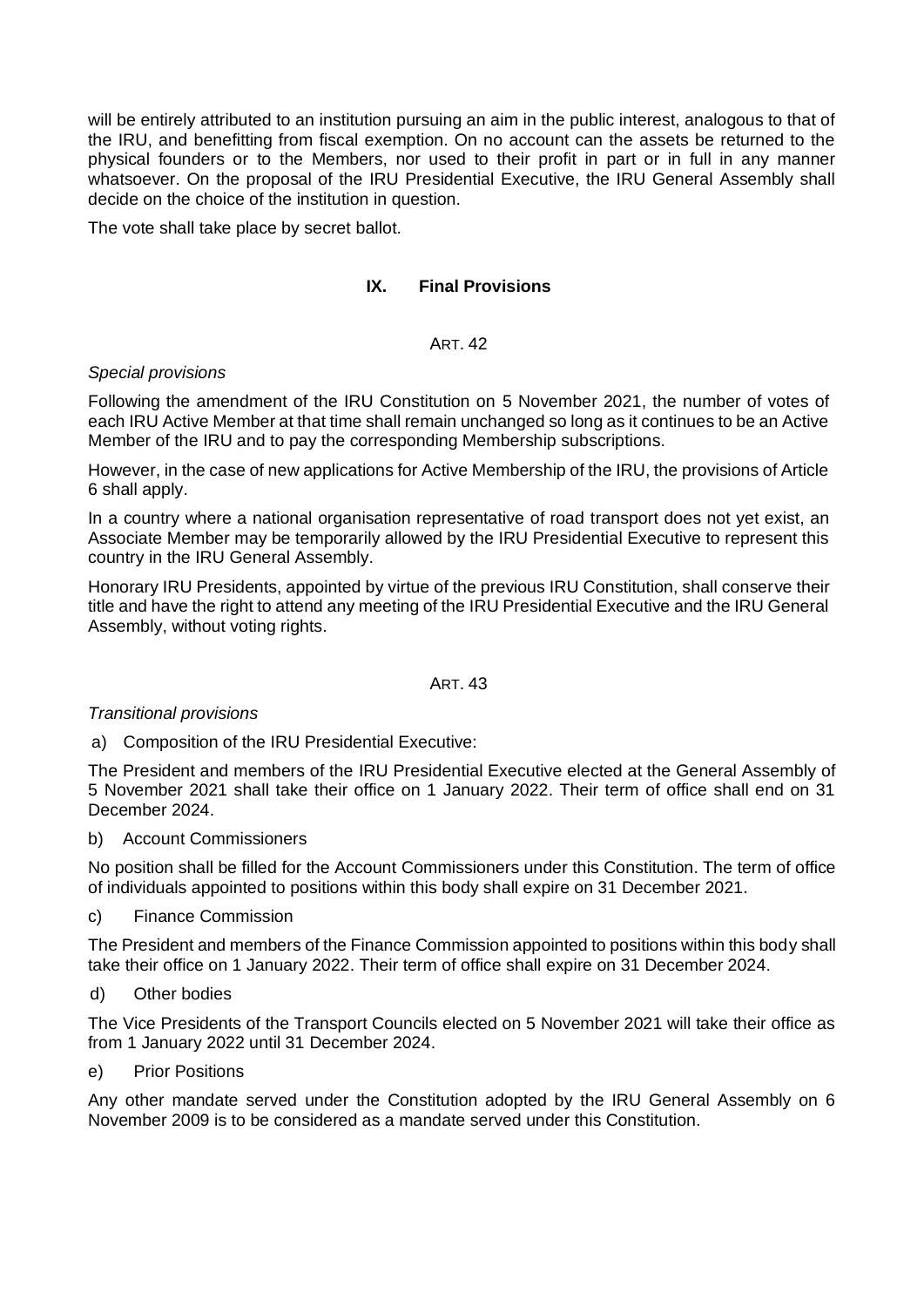ART. 44

# *Entry into force of this Constitution*

The provisions on this Constitution, adopted by the General Assembly on 5 November 2021, shall enter into force on 1 January 2022 and shall replace the previous Constitution, adopted on 6 November 2009.

\* \* \*

 $\Box$ 

Radu Dinescu **Natural Executive Contract Contract Contract Contract Contract Contract Contract Contract Contract Contract Contract Contract Contract Contract Contract Contract Contract Contract Contract Contract Contract C** President **Secretary General**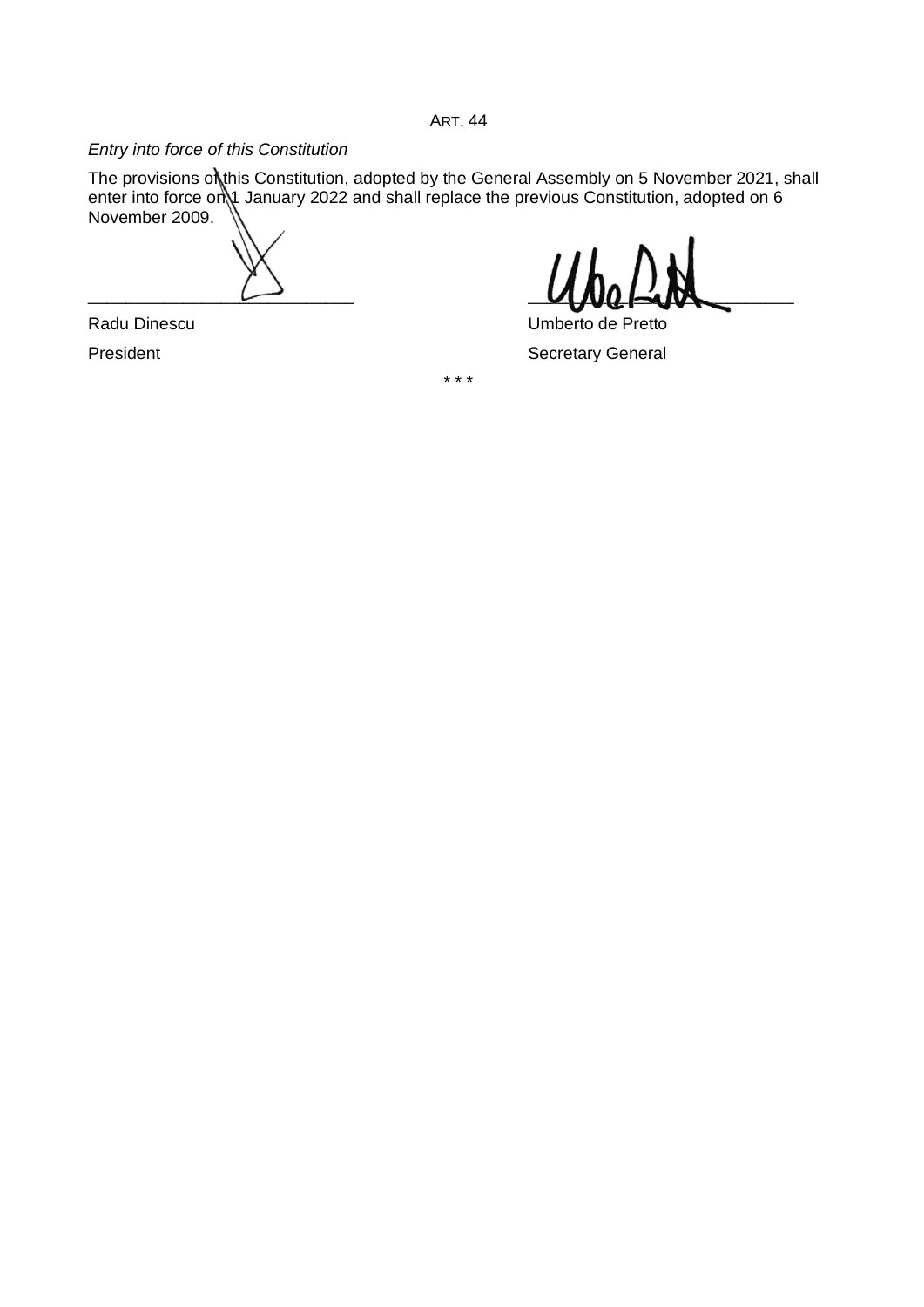# **RULES OF PROCEDURE OF THE INTERNATIONAL ROAD TRANSPORT UNION (IRU) adopted by the IRU General Assembly in Geneva on 5 November 2021**

# **ARTICLE I**

# **Languages**

- 1. English and/or French shall normally be used in all communications from the IRU or to the IRU.
- 2. By decision of the IRU Presidential Executive, other IRU working languages may be used at IRU General Assemblies, and at meetings of the IRU Presidential Executive, IRU Transport Councils and IRU Liaison Committees. Such languages may be used, provided that at least five Members of the IRU have requested it on the attendance form, at least 2 weeks before the meeting.
- 3. The languages used by the IRU Task Forces, the Commissions and the Working Parties shall be determined by the IRU Secretary General.

# ART. II

# **Applications for Membership**

*1. Submission by an applicant organisation for Membership under Articles 4 and 5 of the IRU Constitution*

An application for Membership under Articles 4 and 5 of the IRU Constitution must be accompanied by:

- − official documents attesting to the structure, type and importance of the activity engaged in by the applicant; and/or
- − two copies of its constitution and rules of procedure; and/or
- − any other internal documents, together with any other material likely to assist in considering its application; and/or
- − a report indicating the geographical scope of its activity, the number of members of the organisation and the total number of road vehicles operated by it or its members.

#### *2. Processing of applications for Membership under Articles 4 and 5 of the Constitution*

Before processing applications for Membership, the IRU Presidential Executive shall take all appropriate steps to obtain the required information about the applicant from reliable sources and, in particular, from the Active Members in the country concerned.

As a non-exhaustive indication, the following organisations cannot be recognised as being "representative of each sector of road transport activity" or "representative of the main categories within the sectors of road transport activity" in the sense intended in Article 4 of the IRU Constitution:

− organisations which have had a legal existence of less than 3 years and/or which do not have a sufficient number of members to be representative, at the national level,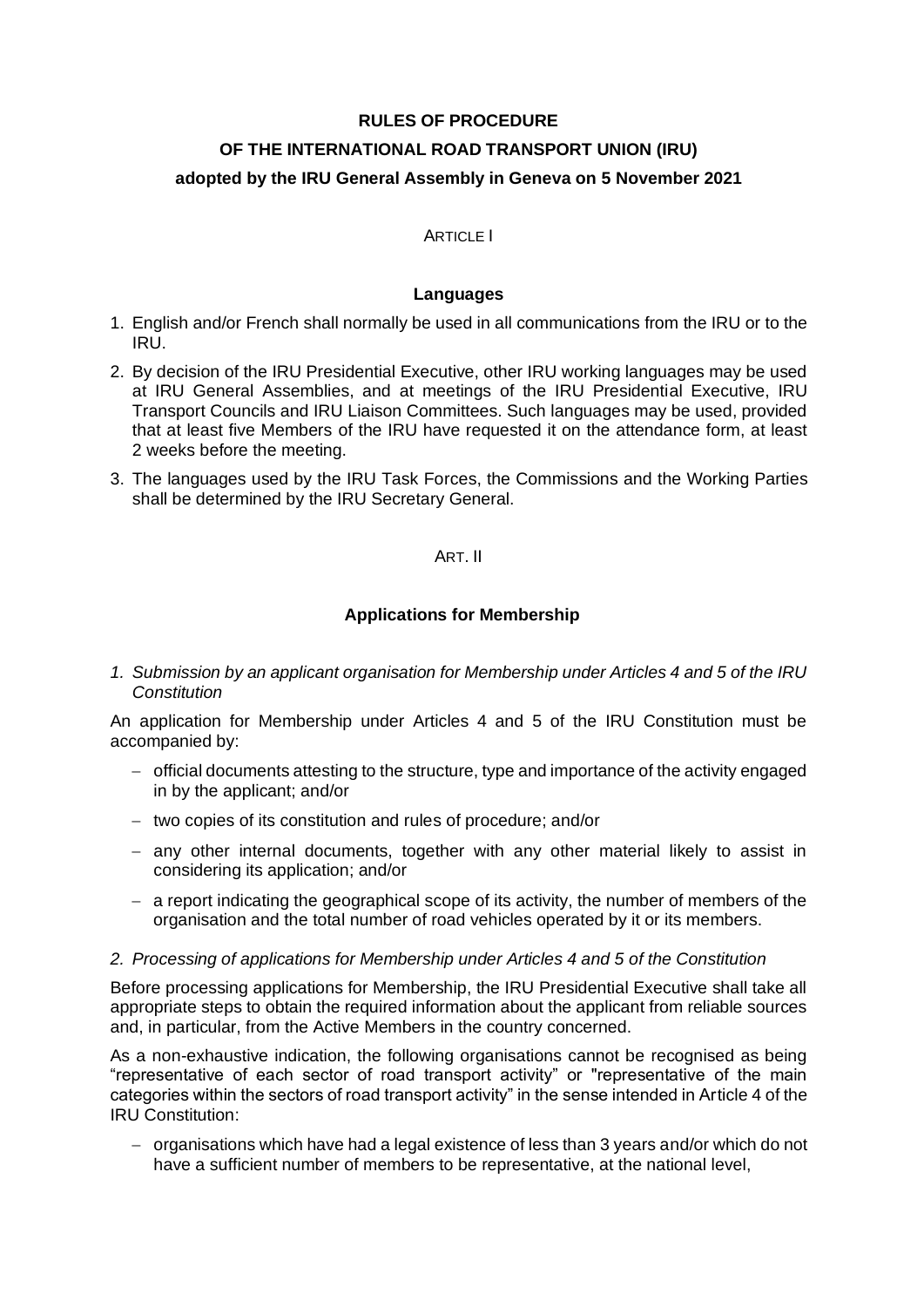- − regional organisations of a given country and their regional umbrella federations,
- − national organisations established or financed by the State or which transport operators are obliged to join, and their national umbrella federations,
- − national or international organisations that essentially fulfil the functions of transport forwarder and agent, and their national or international umbrella federations,
- − national or international organisations which essentially fulfil the function of chamber of commerce with the exception of those already admitted to the IRU,
- − political organisations,
- − organisations exclusively grouping private individuals.

# *3. Special requirements*

If a country is already represented by one or more organisations within the IRU Transport Council to which the applicant organisation from the same country has submitted an application for membership, the applicant organisation must undertake, in advance, to satisfy the provisions of Article 6 of the IRU Constitution.

# ART. III

# **IRU General Assembly**

# **IRU Transport Councils**

# **IRU Task Forces, Commissions and Working Parties**

#### *Participation in meetings*

Every Member must confirm to the IRU Secretary General in writing, the names of its delegates, by returning the participation form, duly completed, no later than two weeks prior to the meeting.

Within the Constitution and related documents, presence means attendance, whether physically, virtually or hybrid, through electronic means.

#### ART. IV

#### **IRU Presidential Executive**

In order to ensure continuity in the work of the IRU Presidential Executive, the retiring President shall report, without delay, to his successor and transmit to him all useful information.

#### ART. V

# **IRU Statutory Elections**

- 1. Neither postal voting nor voting by proxy is permitted.
- 2. If two nominees secure the same number of votes, a second ballot shall be taken and a third if necessary.

If, in a third ballot, the votes are again equal, the question shall be settled by drawing lots.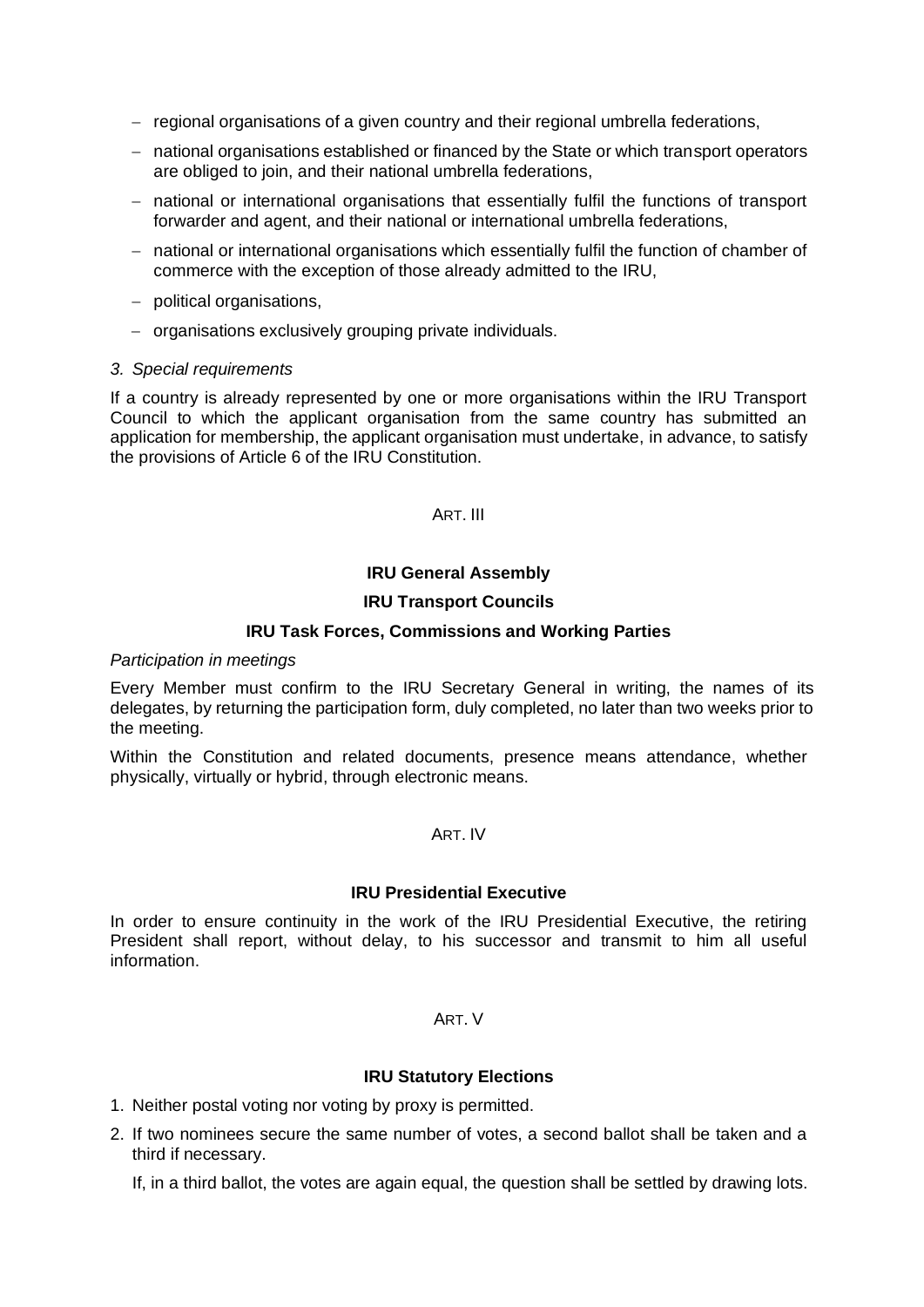- 3. Only IRU Active Members shall have the right to vote.
- 4. The persons elected at the IRU statutory elections shall commence their mandates on 1 January following the year of their election.

#### ART. VI

# **IRU Rules of Procedure**

#### *Amendment*

The IRU General Assembly may, at the proposal of the IRU Presidential Executive, decide any amendment of the IRU Rules of Procedure. In order to be valid, the text of the proposal for amendment must be appended to the agenda and any decision to amend the IRU Rules of Procedure must be taken by a two thirds majority of the votes of the IRU Active Members present, whether physically, virtually or hybrid.

The vote shall be by secret ballot.

# ART. VII

# **Final Provisions**

*Entry into force of these Rules of Procedure*

The provisions of these Rules of Procedure shall enter into force on 1 January 2022 and shall replace the previous Rules of Procedure, adopted on 6 November 2009.

 $\mathcal{L}$  and  $\mathcal{L}$  and  $\mathcal{L}$  and  $\mathcal{L}$  and  $\mathcal{L}$  and  $\mathcal{L}$  and  $\mathcal{L}$  and  $\mathcal{L}$  and  $\mathcal{L}$  and  $\mathcal{L}$  and  $\mathcal{L}$  and  $\mathcal{L}$  and  $\mathcal{L}$  and  $\mathcal{L}$  and  $\mathcal{L}$  and  $\mathcal{L}$  and  $\mathcal{L}$  and

Radu Dinescu **National Executive Contract Contract Contract Contract Contract Contract Contract Contract Contract Contract Contract Contract Contract Contract Contract Contract Contract Contract Contract Contract Contract** 

President **Secretary General** 

\* \* \* \* \*